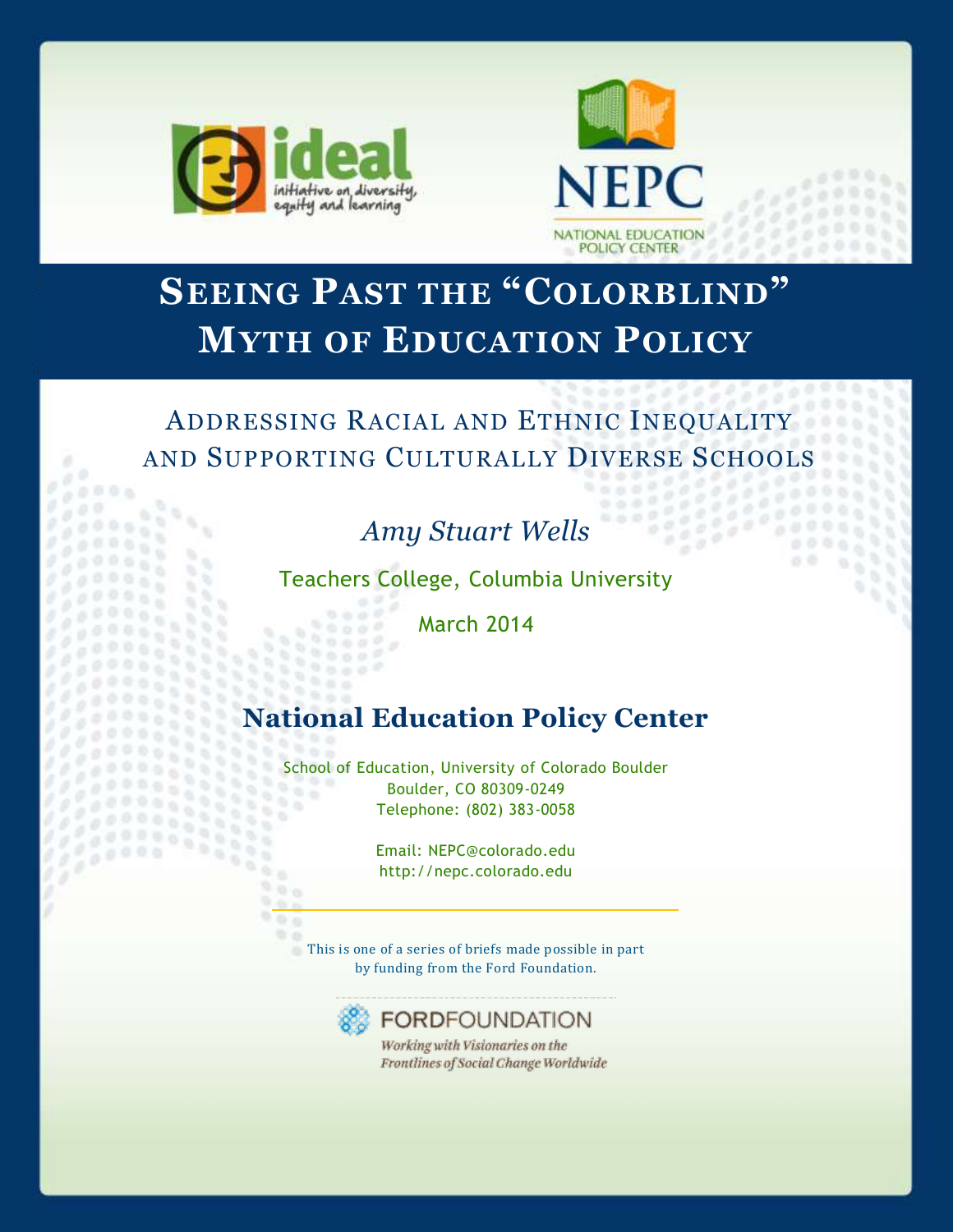**Kevin Welner** *Project Director*

**Jennifer Berkshire** *Academic Editor*

**William Mathis** *Managing Director*

## **Erik Gunn** *Managing Editor*

Briefs published by the National Education Policy Center (NEPC) are blind peer-reviewed by members of the Editorial Review Board. Visit http://nepc.colorado.edu to find all of these briefs. For information on the editorial board and its members, visit: http://nepc.colorado.edu/editorialboard.

Publishing Director: **Alex Molnar**

#### **Suggested Citation:**

Wells, A.S. (2014). *Seeing Past the "Colorblind" Myth: Why Education Policymakers Should Address Racial and Ethnic Inequality and Support Culturally Diverse Schools*. Boulder, CO: National Education Policy Center. Retrieved [date] from http://nepc.colorado.edu/publication/seeing-past-the-colorblind-myth.

*This material is provided free of cost to NEPC's readers, who may make non-commercial use of the material as long as NEPC and its author(s) are credited as the source. For inquiries about commercial use, please contact NEPC at nepc@colorado.edu.*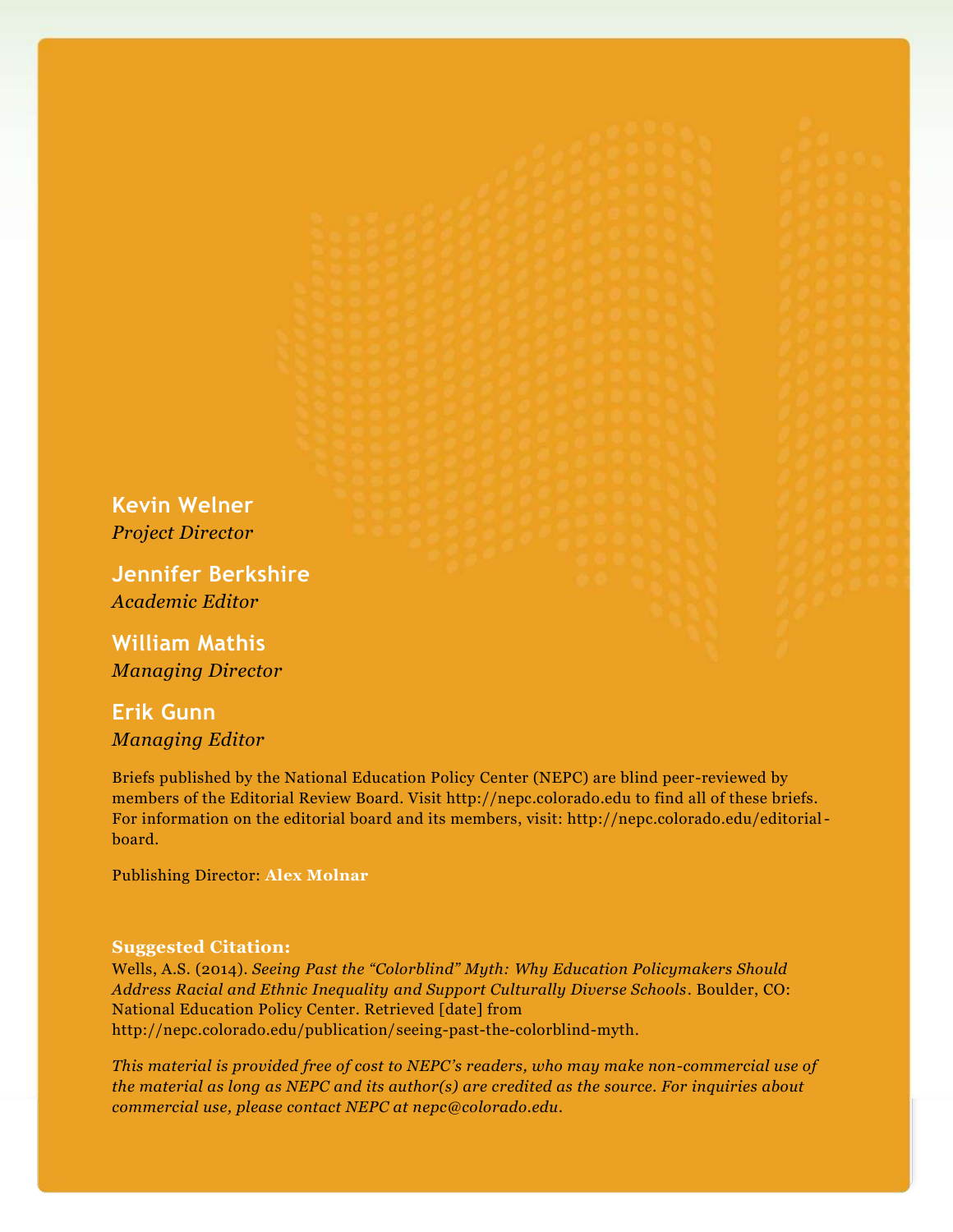# **SEEING PAST THE "COLORBLIND" MYTH OF EDUCATION POLICY**

## ADDRESSING RACIAL AND ETHNIC INEQUALITY AND SUPPORTING CULTURALLY DIVERSE SCHOOLS

*Amy Stuart Wells, Teachers College, Columbia University*

## **Executive Summary**

This policy brief presents the most significant evidence-based critique of ostensibly "colorblind" education policies by highlighting their relationship to past and present racial/ethnic inequality and their failure to address the rapidly changing demographics of our school-age population, which could be considered an asset if we were not "blind" to it. I argue that even when education policies are "colorblind" on the surface, they interact with school systems and residential patterns in which race is a central factor in deciding where students go to school, what resources and curricula they have access to, whether they are understood and appreciated by their teachers and classmates, and how they are categorized across academic programs. Such policies are also at odds with a multi-racial and ethnic society in which a growing number of parents and educators see the potential educational benefits of paying attention to diversity and difference as a pedagogical tool.

This policy brief is based upon my review of a large body of interdisciplinary research that exposes how factors such as housing markets, school district boundaries, and accountability systems are actually far from colorblind in their impact on the public education system. As a result, efforts to ignore race via "colorblind" or race-neutrality policies such as school choice or accountability systems can easily replicate rather than address age-old patterns of inequality grounded in a history of race consciousness. <sup>1</sup>

For example, the two central education reforms of the last few decades—the standards/accountability movement and free-market school choice policies—have been framed as outcome-based solutions to the racial achievement gap without directly addressing any societal or educational issues related to race. These reforms were launched in response to the reported lackluster performance of U.S. public schools at the end of the Civil Rights era. Ironically, several of the education policies passed during that era directly addressed racial inequality and coincided with the largest reductions in the Black-White achievement gap in the nation's history.

Within this current so-called "colorblind" or "post-racial" era, the accountability and school choice reforms have gained broad-based bipartisan support amid a notable

http://nepc.colorado.edu/publication/seeing-past-the-colorblind-myth **i** *of* iii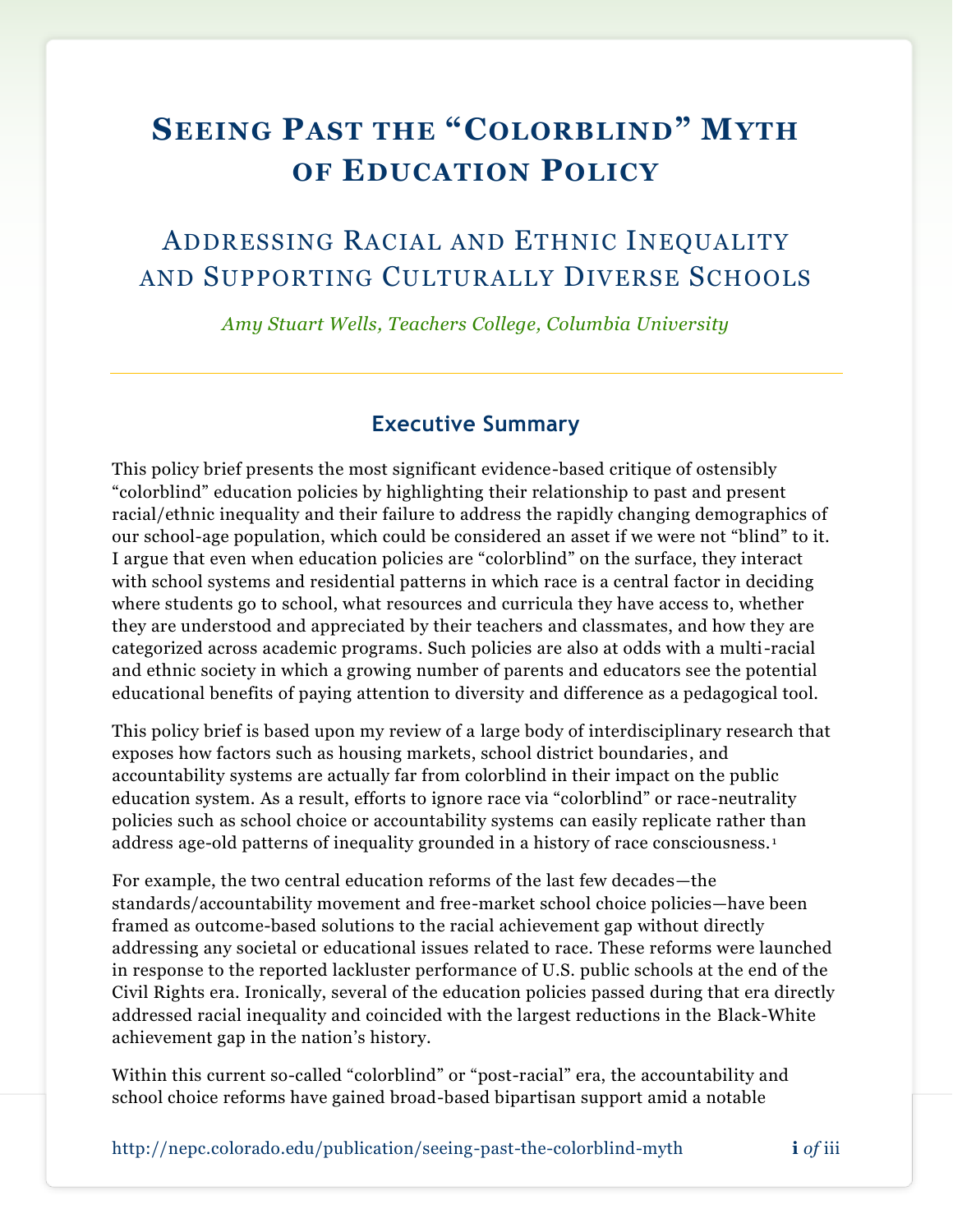indifference to the changing racial makeup of the overall public school student population, now only 52% White, non-Hispanic. Meanwhile, there is mounting evidence to suggest that so-called "colorblind" accountability and school choice policies, premised on narrow definitions of school quality and absent interventions to support teaching and learning in racially diverse public schools, exacerbate racial and social class segregation and inequality. The implication of this research should inform efforts to close achievement gaps defined by race. But this will only happen if policymakers are not blind to the role that race plays in our educational system.

We are at a critical crossroads in American history—a breaking point at which efforts to ignore race will clash with the racial and cultural complexity of our day-to-day lives. *Hence, I recommend that policymakers address race-conscious policies, practices and conditions that perpetuate segregation and inequality while simultaneously tapping into the changing racial attitudes of Americans by supporting racially diverse schools.*

### **Policy Recommendation No. 1:**

## **Creating and Sustaining More Racially and Ethnically Diverse Schools**

- **Support and Sustain Diverse Districts and Communities.** National, state and local policymakers must take a hard look at the demographic future of this country and recognize the value of supporting a growing number of racially and ethnically diverse schools, districts and communities. Providing strict guidelines and incentives for local zoning boards, developers and real estate agents to promote and sustain communities with a mix of incomes, ethnicities, and cultures can be done in conjunction with fair housing policies and the U.S. Department of Housing and Urban Development's (HUD) effort to "Build Integrated and Sustainable Communities."
- **Fostering Cross-District Cooperation/Collaboration.** State and County policymakers should expand upon the current cross-district special education or vocational education collaborations across school district boundaries. Indeed, more state and county governments could promote meaningful magnet-like programs to attract students with shared interests from across district boundaries. States could provide incentives for fragmented, small school districts to cooperate in the development of county-wide magnet schools.
- **Encouraging Inter-district Transfers to Promote Diversity.** More states should amend their existing open-enrollment school choice laws to promote diversity instead of segregation, which most of the current laws do. Simple guidelines could help lessen the segregative impact of these student transfer plans. Support for transferring students in the form of outreach, recruitment, a formal application process, and free transportation across district lines would enable these plans to foster greater racial diversity and less racial segregation.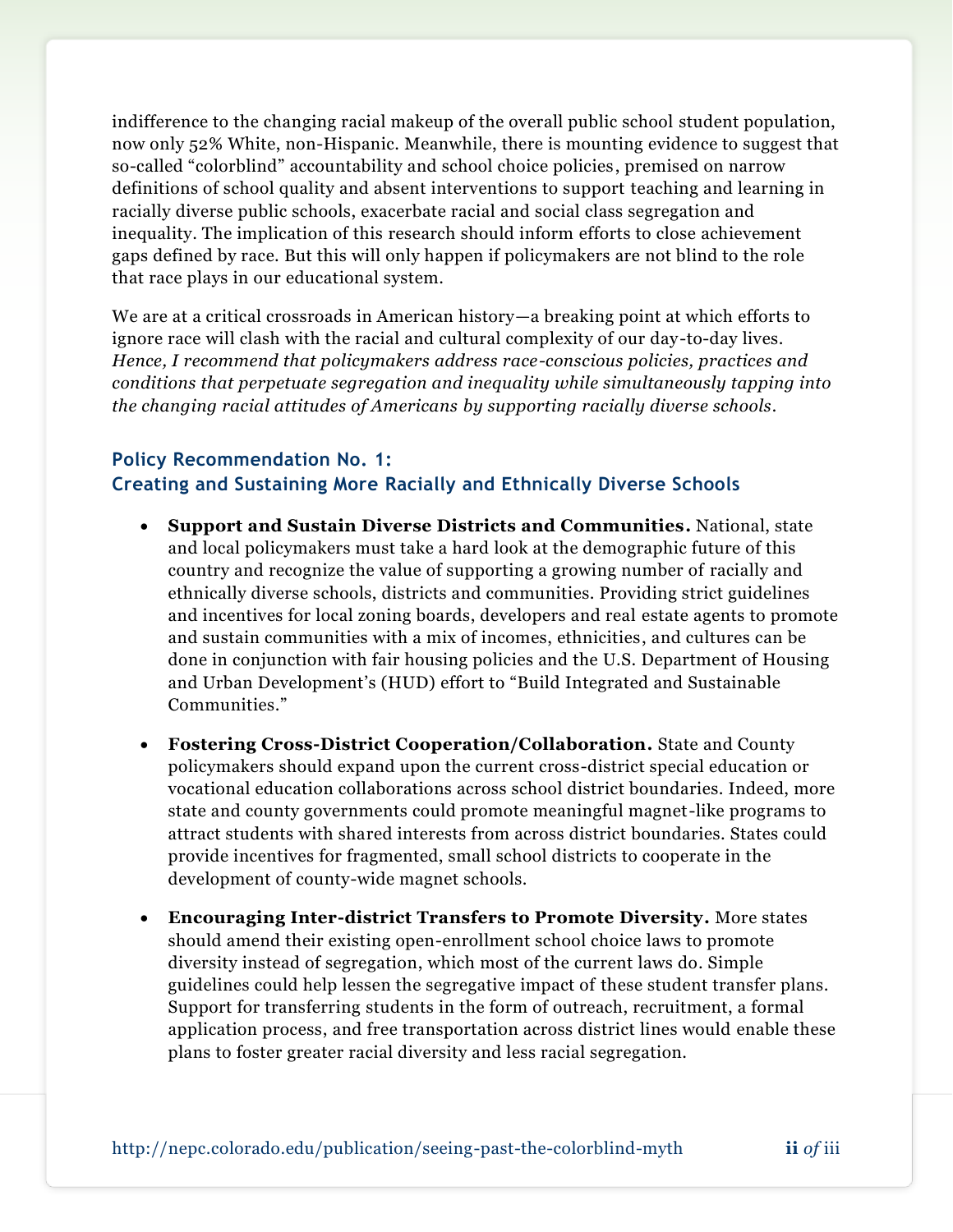## **Policy Recommendation No. 2: Supporting Curriculum, Teaching and Assessment that Taps into the Educational Benefits of Diversity**

- **Expand Legal Challenges Based on the Educational Benefits of Diversity.** The federal courts have ruled that there is a compelling state interest in maintaining diversity in both higher education and K-12 contexts because of the educational benefits that can be derived in such contexts, including cross-racial understanding, livelier and better informed class discussions, and cross-cultural exposure that better prepares all students to succeed in an increasingly diverse society.<sup>2</sup>
- **Tapping into the Common Core's Potential to Support the Educational Benefits of Diversity.** Although the mandated tests and teacher evaluation systems designed to measure student achievement have pushed the Common Core in the wrong direction, this reform, with its focus on deeper learning and critical citizenship, actually has far more "progressive potential" than is currently being realized.
- **Placing Far Less Emphasis on Standardized Tests.** The current colorblind policy focus on standardized testing as the almost exclusive measure of highachieving students and good schools and teachers does an educational disservice to students of all racial and ethnic backgrounds.

Much can be done in the policy arena to support and further the educational benefits of diversity. Such efforts will only progress, however, in a context in which people in power admit that they and their constituents can indeed *see* color. In fact, we know that seeing *is*  believing in the potential of the most racially and ethnically diverse democracy in the world.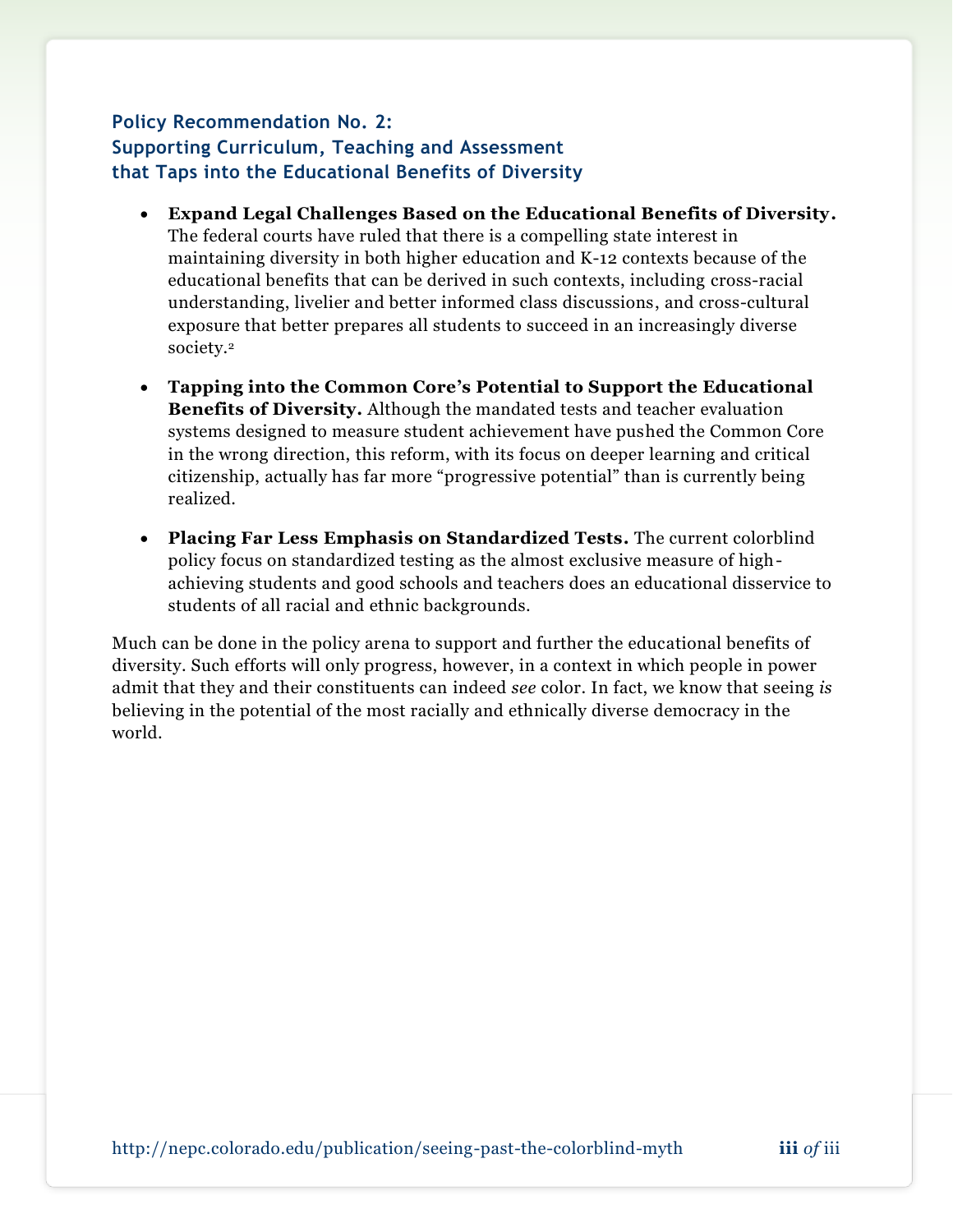# **SEEING PAST THE "COLORBLIND" MYTH OF EDUCATION POLICY**

## ADDRESSING RACIAL AND ETHNIC INEQUALITY AND SUPPORTING CULTURALLY DIVERSE SCHOOLS

### **Introduction**

During the last 30 years, education policymakers have supported a series of race-neutral or "colorblind" reforms in an effort to close achievement gaps clearly demarcated by race and ethnicity. Save for the provision in the federal No Child Left Behind law requiring districts to report test scores by racial/ethnic categories, most recent education policies do not mention race, diversity, or rapid demographic shifts in the public school population. The NCLB provision is, quite simply, a reflection of the most popular "colorblind" approach to addressing racial disparities in education: *Ignore stark racial inequality when implementing policies and then bemoan vivid racial inequalities in educational outcomes*.

Indeed, the two central educational reforms of the last few decades—the standards/accountability movement and free-market school choice policies—have both been framed as outcome-based solutions to the racial achievement gap without directly addressing any societal or educational issues related to race. These reforms were launched in response to the reported lackluster performance of U.S. public schools at the end of the Civil Rights era.

Ironically, several education policies passed during that era did directly address racial inequality and coincided with the largest reductions in the Black-White achievement gap in the nation's history.<sup>3</sup> But by the mid-1980s, these "equity-minded" Civil Rights policies were seen as overly regulatory and, even worse, a prominent cause of the faltering U.S. economy.<sup>4</sup> This led to the "excellence" era in education, just as a "colorblind" ideology was expanding within conservative think tanks and among legal scholars who characterized policies such as affirmative action and school desegregation as unconstitutional and undemocratic.<sup>5</sup>

Within this current so-called "colorblind" or "post-racial" era, the accountability and school choice reforms have gained broad-based bipartisan support amid a notable indifference to the changing racial makeup of the overall public school student population, now only 52% White, non-Hispanic. Furthermore, these two central reforms, which are reshaping the landscape of public education today, have become increasingly intertwined and interdependent. As states have implemented new standards and tests to hold schools

http://nepc.colorado.edu/publication/seeing-past-the-colorblind-myth **1** *of* 30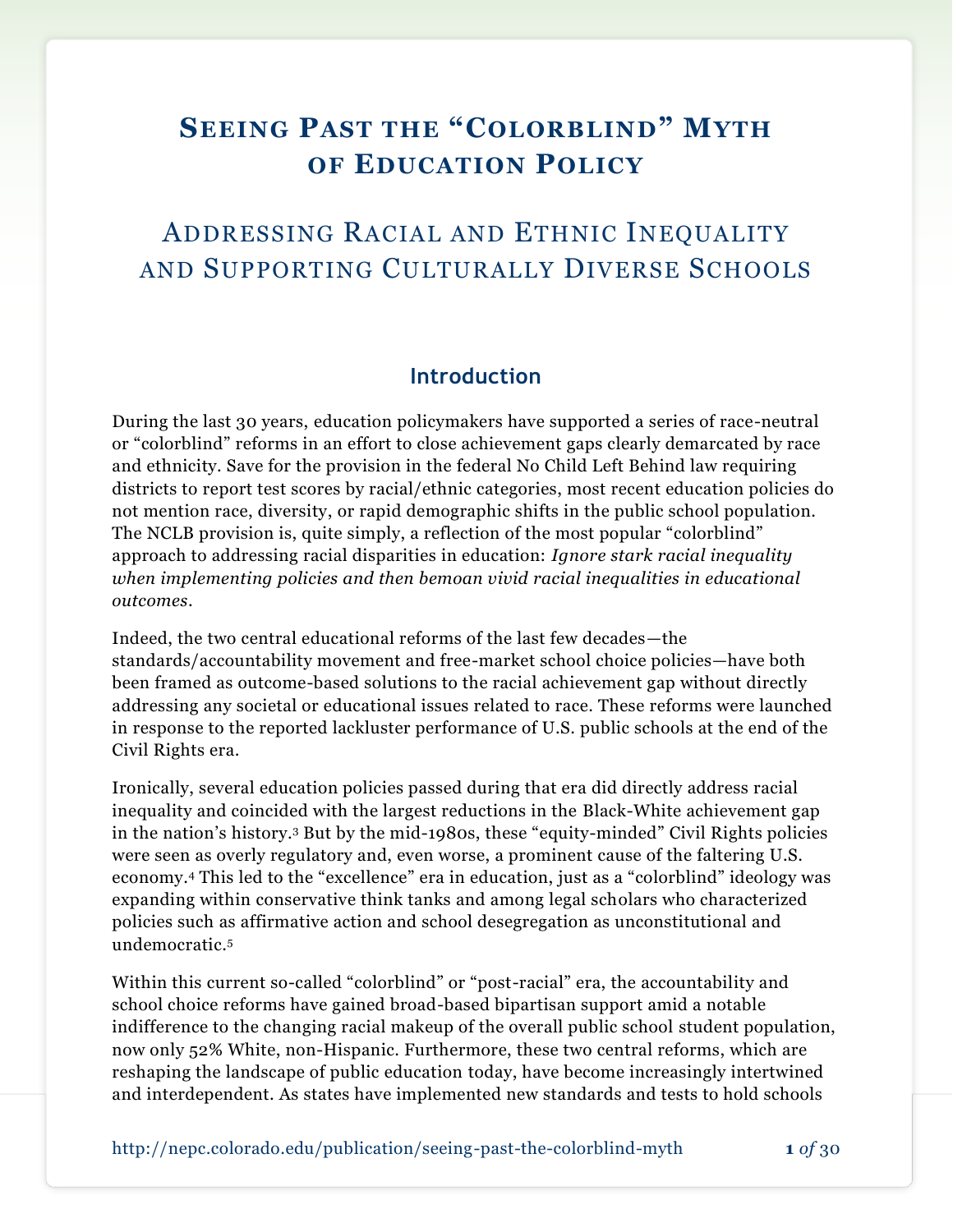accountable for student outcomes, almost all have adopted at least one or more forms of market-based school choice policy: either charter schools, open-enrollment programs, vouchers, or tuition tax credit policies.<sup>6</sup> Federal laws and competitive programs have required, prodded, or supported these state accountability and school choice policies, 7 shifting control over what students learn, how their learning is measured, and their access to schools into the private sphere of testing companies and school management firms. Through the private and increasingly for-profit institutions that implement choice and accountability reforms, our educational system defines the "success" and "failure" of schools primarily based upon purportedly "colorblind" tests designed to address racial inequality by enabling all students, regardless of race, to achieve high standards. <sup>8</sup> While equalizing educational outcomes is an admirable goal, framing such efforts as if students ' racial, ethnic and socio-cultural backgrounds do not matter in this process is problematic given our history of racial inequality and our understanding of the role of culture, which is highly non-standardized across (and within) racial/ethnic groups, in the way students learn.

In addition, these two reforms leave parents, students, educators, advocates, and community members with less say in how our public schools are run and what knowledge is valued. Perhaps it is more than just a colorblind coincidence that as the public school constituency has become less White and more impoverished due to growing income inequality and the resulting affluent flight, the schools themselves have become less public.

#### **Overview of Brief**

This policy brief presents the most significant evidence-based critique of ostensibly "colorblind" education policies by highlighting their relationship to both past and present racial/ethnic inequality in American society and their denial of the rapidly changing demographics of this country, which could be considered an asset if we were not "blind" to it. I argue that even when education policies are "colorblind" on the surface, they interact with a school system in which race is a central factor in deciding where students go to school, what resources and curricula they have access to, whether they are understood and appreciated by their teachers and classmates, and how they are categorized across academic programs. Such policies are also at odds with a multi-racial and ethnic society in which a growing number of parents and educators see the potential educational benefits of paying attention to diversity and difference as a pedagogical tool.

This policy brief is based upon a large body of interdisciplinary research that exposes how factors such as housing markets, school district boundaries, and accountability systems are actually far from colorblind in their impact on the public education system. As a result, efforts to ignore race via "colorblind" or race-neutrality policies can easily replicate rather than address age-old patterns of inequality grounded in a history of race consciousness. <sup>9</sup>

Furthermore, I argue that policymakers who ignore the rapid demographic changes within the K-12 population miss a critical opportunity to *lead* this increasingly diverse nation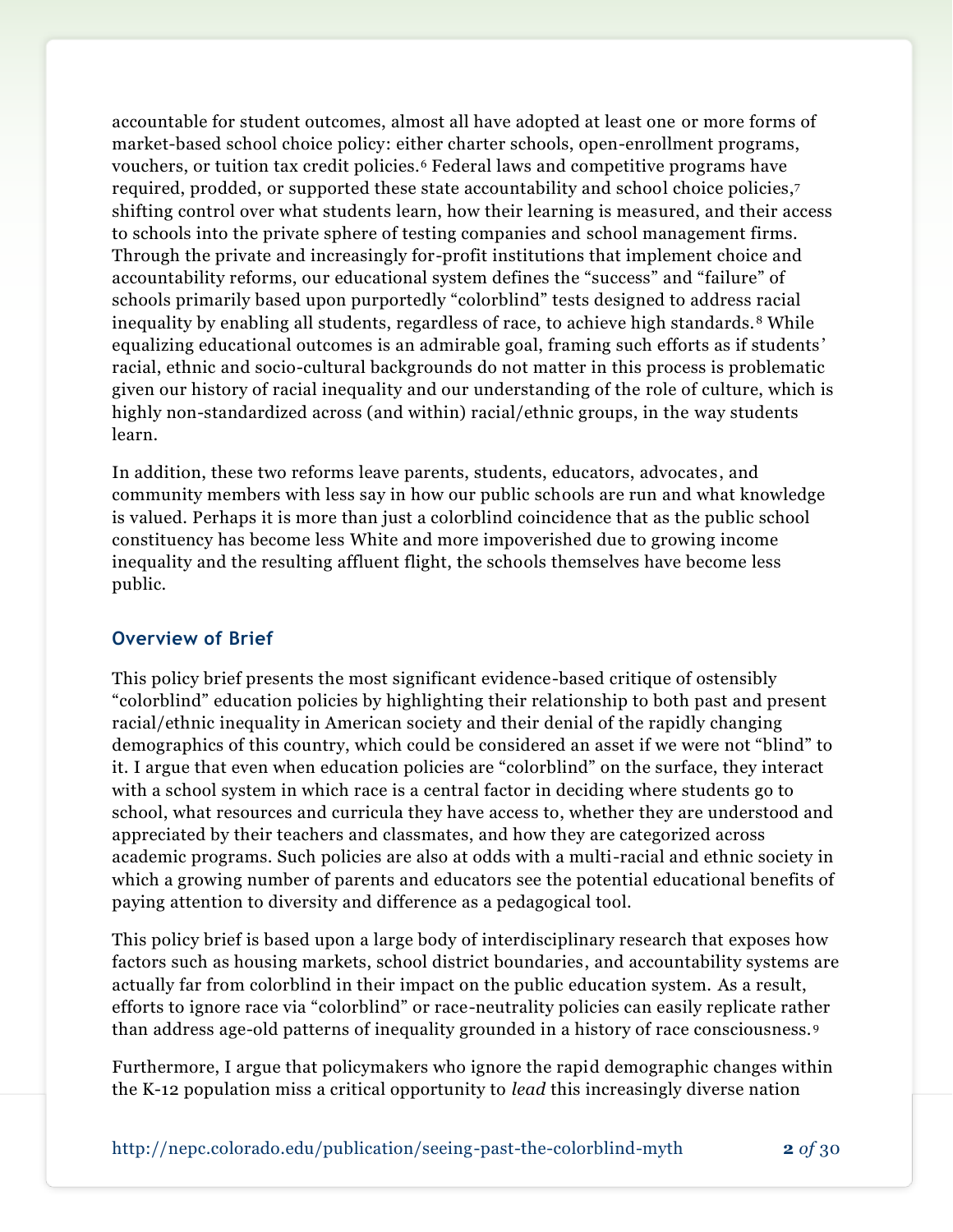toward a more equal and cohesive future. In fact, the research suggests that many voters would welcome more leadership in this area. Opinion poll and interview data show a growing number of parents *are* paying attention to our "demographic destiny" and seeking racially and culturally diverse public schools to prepare their children for a global society.<sup>10</sup> Recent elections suggest a growing number of voters are looking for elected officials who can lead an increasingly diverse nation instead of denying our demographic destiny or worse, playing into the sort of racial politics that divides us. <sup>11</sup>

We are at a critical crossroads in American history—a breaking point at which efforts to ignore race will clash with the racial and cultural complexity of our day-to-day lives. At the same time, awareness of growing income inequality in the U.S. and its relationship to race has fostered additional frustration with a so-called "colorblind meritocracy" that is clearly unmeritocratic in a racialized way.<sup>12</sup> Although the old, race-conscious education policies of yesteryear, especially court-ordered school desegregation, are clearly a thing of the past, there are ample ways that 21<sup>st</sup> Century policies can support the creation and sustainability of racially/ethnically diverse public schools to meet growing parental demand and move our increasingly culturally complicated nation forward. This support, however, must go beyond creating schools with diverse enrollments to curricular and accountability approaches that allow educators to tap into the multiple educational benefits of diversity. In the last decade, Federal courts have ruled that school districts and universities have a "compelling state interest" in maintaining diverse schools and classrooms in order to derive these educational benefits, but we lack the leadership in public education to make that a priority.<sup>13</sup>

Meanwhile, as I discuss in much detail below, there is mounting evidence to suggest that so-called "colorblind" accountability and school choice policies, premised on narrow definitions of school quality and absent interventions to support diversity, exacerbate racial and social class segregation and inequality. The implication of this research should inform efforts to close achievement gaps defined by race. But this will only happen if policymakers are not blind to the role that race plays in our educational system.

## **The History of "Colorblind" Ideology in a Color-Conscious Society**

The argument that Americans should strive to be "colorblind" has a long history dating back to Reconstruction and debates over the  $14<sup>th</sup>$  Amendment. In recent years, conservative legal scholars have argued that the Reconstruction Congress believed there should be no racial classification<sup>14</sup> and that "colorblindness" is therefore an anti-racist view. This argument has framed contemporary court cases aimed at dismantling raceconscious policies such as affirmative action and school desegregation. <sup>15</sup>

According to Anderson, however, this colorblind framework constitutes a misreading of history, because both progressives and conservatives were in favor of race-conscious policies in the post-Civil War era. He documents, for example, how conservative Reconstruction Congressmen argued to exclude American Indians and Chinese immigrants from U.S. citizenship and equal protection under the 14<sup>th</sup> Amendment. Such proposals,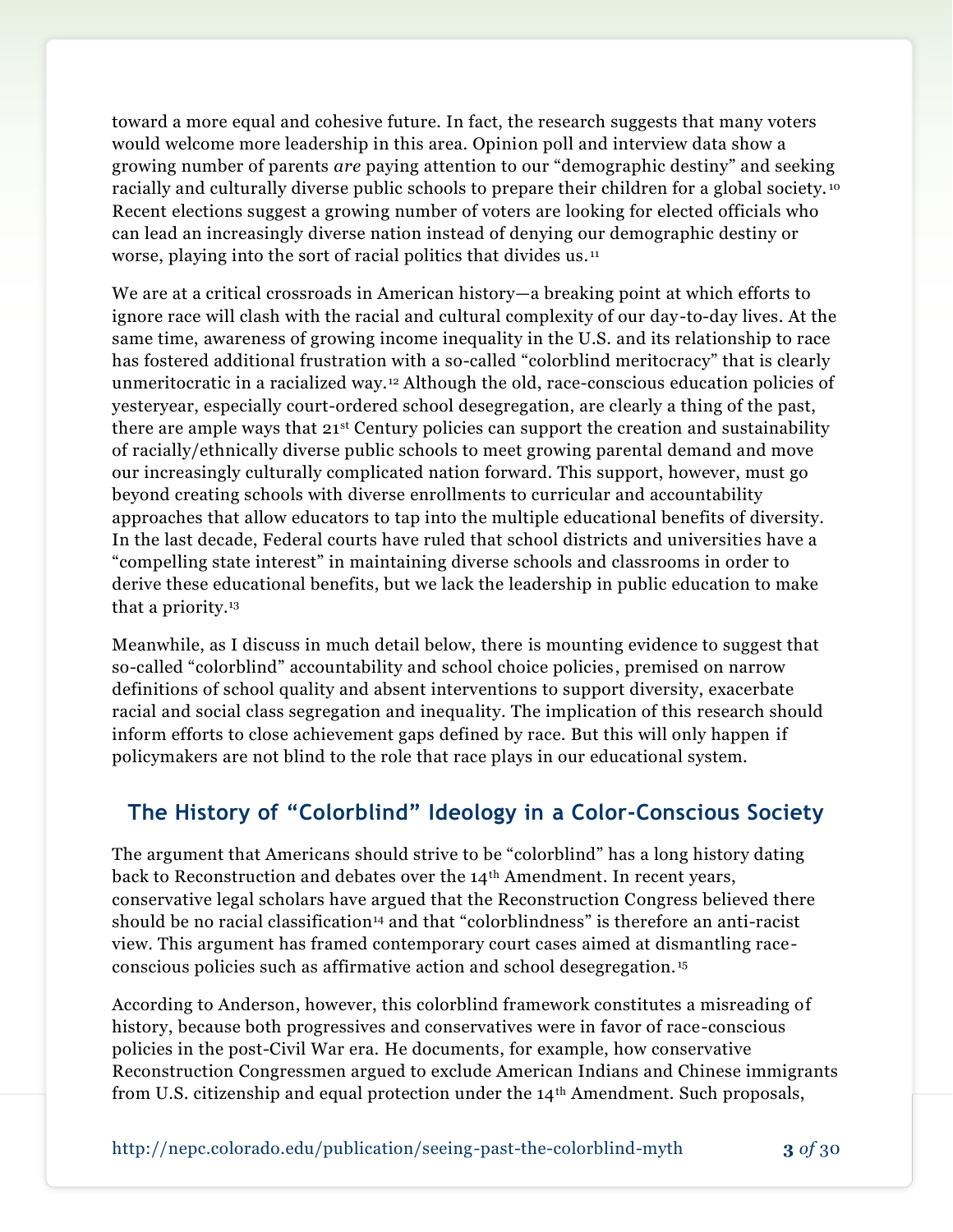Anderson writes, were far from colorblind.<sup>16</sup> At the same time, progressive Reconstruction Congressmen sought to fund race-conscious school integration efforts, which they understood as not only permissible but necessary to achieve the  $14<sup>th</sup>$  Amendment's goals.<sup>17</sup>

Today's colorblind advocates regularly cite the late 19th Century Supreme Court decision in *Plessy v. Ferguson*, which supported state-sanctioned *de jure* segregation. The dissenters in that case called for a colorblind society that did not sort people by their racial classifications into separate and unequal train cars, bus seats, and public schools. <sup>18</sup> In fact, Justice Harlan's famous *Plessy* dissent stated that the 14th Amendment eliminated the evils of "caste" so that our society would become blind to "color" as a means to demarcate a "superior, dominant" ruling class.<sup>19</sup>

Although Harlan's dissent has been interpreted by conservative lawyers to say public policy must never take race into account, he, in fact, argued that *Plessy* was unconstitutional because it perpetuated a caste system that offended 14<sup>th</sup> Amendment principles. He also argued that we need to pay attention to race to eliminate racially discriminatory laws.<sup>20</sup> Harlan's race-conscious conception was embodied in public policies that came much later, in the 1960s and early 1970s, when Federal courts ordered raceconscious remedies such as school desegregation and affirmative action to dismantle *de jure* segregation.

Paradoxically, these 20th Century race-conscious policies would become the target of a systematic political backlash, led by conservatives who claim, in Justice Harlan's name, that any acknowledgement of race—even to remedy race-conscious segregation—is constitutionally wrong. Perhaps the most striking feature of this contemporary colorblind argument is its premise, that our society has corrected all historical racial discrimination. In writing a critique of this "colorblind" assumption, Lopez points out that the colorblind argument is grounded in an understanding that *"race is divorced from social meaning,* " 21 despite much evidence to the contrary.

In recent "colorblind" court cases, White plaintiffs have sought to end race-conscious affirmative action policies in high education and student assignment policies in K-12 public schools. Universities, school districts and civil rights lawyers have responded to these claims by documenting the legacy of discriminatory race-conscious decisions, which affect where people live and who has access to what schools. If race-conscious policies created the segregation and related inequality, Justice Harlan's argument goes, then raceconscious policies are needed to dismantle them.

Similarly, respondents have argued that not only are race-conscious policies necessary to dismantle discriminatory systems, but also that such policies can assist universities and public schools in deriving the educational benefits of racial and ethnic diversity for all students.

Neither argument for race-conscious policies—the legacy of age-old discrimination or the more recent argument for the educational benefits of diversity—has carried much weight with today's conservative colorblind judges. Still, of the two, the latter argument has been more successful, especially in the higher education cases, as I explain below. Interestingly

http://nepc.colorado.edu/publication/seeing-past-the-colorblind-myth **4** *of* 30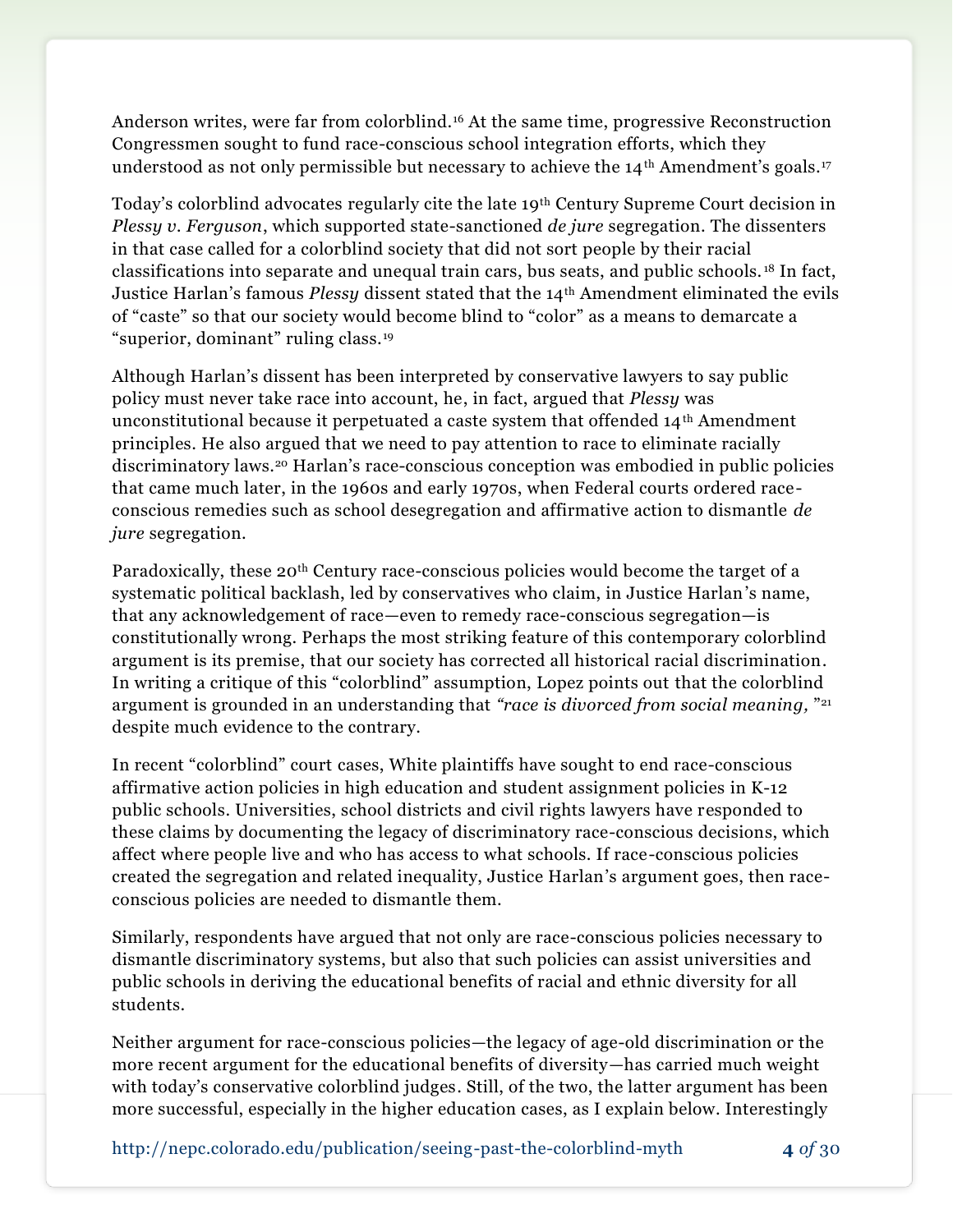enough, it is this second, "educational benefits of diversity" argument that most clearly illustrates why the current educational reform efforts are problematic in an increasingly racially diverse society.

The latest Supreme Court ruling on this issue in K-12 education, the 2007 *Parents Involved in Community Schools v. Seattle* (*PICS*) decision, was based on two student assignment cases from Louisville, KY, and Seattle, WA. Chief Justice Roberts wrote the "colorblind" majority opinion in *PICS*, arguing that allowing racial balancing would effectively assure "that race will always be relevant in American life." The implication here is that ignoring race makes it irrelevant. Asserting the colorblind argument, Roberts stated: *"The way to stop discrimination on the basis of race is to stop discriminating on the basis of race."*<sup>22</sup>

It was Justice Kennedy's swing opinion in *PICs,* therefore, that kept race-consciousness permissible in K-12 student assignment plans. He wrote that to the extent that Roberts' plurality opinion suggests "the Constitution mandates that state and local school authorities must accept the status quo of racial isolation in schools, it is, in my view, profoundly mistaken."<sup>23</sup>

Kennedy argued, in agreement with the four justices who did not concur with Roberts, that school districts do indeed have a "compelling state interesting" in racially balancing school enrollments. In other words, school district policies intended to create diverse public schools are constitutional, according to a majority of the Supreme Court in *PICs*, as long as they are tailored narrowly in a manner that does not violate other constitutional principles. Kennedy noted that in the "real world," "colorblindness" cannot be a universal constitutional principle; thus, "it is permissible to consider the racial makeup of schools and to adopt general policies to encourage a diverse student body, one aspect of which is its racial composition." 24

As a result of the PICS decision, school officials are no longer allowed to use the racial/ethnic identity of *individual* students in making school assignments, although they can consider the racial/ethnic demographics of the students *overall* when deciding where to build new schools, draw school attendance zones, and conduct outreach to families to attract them to certain schools. Thus, the Supreme Court kept race-conscious policies alive, while at the same time making it much more difficult for school districts to balance school enrollments based on that consciousness.

The central focus in the Louisville and Seattle cases that led to the *PICs* ruling, therefore, was on the tailoring of these specific student assignment plans that had created the racially diverse schools as a remedy for prior discrimination and less on the districts' efforts to derive the *educational benefit*s of diverse schools. In fact, Roberts and his three concurring justices (Justices Scalia, Alito, and Thomas) who ruled against the districts noted that the court need not resolve the dispute over " . . . whether racial diversity in schools has a marked impact on test scores and other objective yardsticks or achieves intangible socialization benefits," because the school districts' policies designed to achieve that diversity were not constitutional: the point of their impact was moot. Still, these same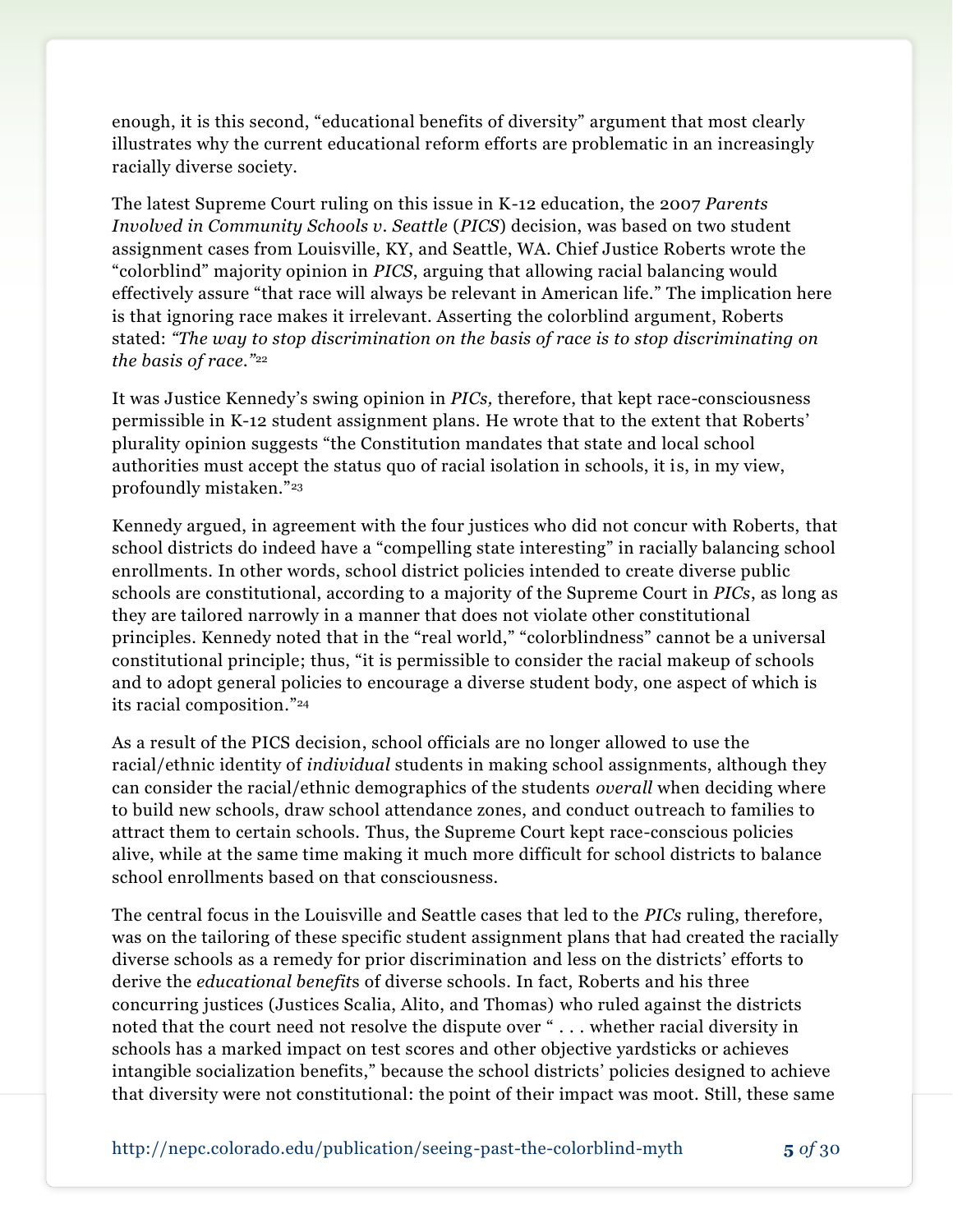justices admonished Lousivlle and Seattle school officials for their failure to make a stronger case for the *educational benefits* of diversity. As Chief Justice Roberts noted, the Louisville and Seattle officials' rationales for their desegregation plans are framed only in terms of each district's history and racial demographics, "rather than to any pedagogic concept of the level of diversity needed to obtain the asserted *educational benefits*" 25 (emphasis added).

Meanwhile, Justice Kennedy and the other four justices who supported the schools districts' claims of a compelling state interest in creating diverse schools implied that there are indeed educational benefits to such diversity. Their conception of such benefits

## *In sharp contrast to the "colorblind" legal argument, research findings reveal the profound role of race in education.*

appears to be tightly tied to narrow academic measures, especially standardized tests, however, although Justice Breyer did argue for a democratic element to diverse public schools that reflects the "pluralistic society" in which our children will live: "It is an interest in helping our children learn to work and play together with children of different racial backgrounds."<sup>26</sup>

Unfortunately, prior to agreeing to hear these two *PICs* cases, the U.S. Supreme Court declined to hear *Comfort v. The Lynn School Committee*, in which the Lynn, MA, public school officials had put forth a much stronger argument for the *educational benefits* of race-conscious student assignment policies in K-12 education than either the Louisville, KY, or Seattle, WA, districts had in *PICs*.

In 2005, the First Circuit Court of Appeals ruled in the *Comfort* case that the Lynn school district has "a compelling interest in securing the educational benefits of racial diversity."<sup>27</sup> The Lynn school district was defending a K-12 student transfer plan designed to racially balance schools. The appellate court upheld the Lynn Plan as a narrowly tailored policy that did not simply pursue a critical mass of minority students for its own sake. It did so by applying the analytic framework set forth in U.S. Supreme Court affirmative action rulings, especially its 2003 *Grutter v. Bollinger* decision regarding the University of Michigan Law School admissions policies, to the context of a K-12 student transfer plan. The appellate court argued that Lynn balanced its school enrollments for the sake of *obtaining the educational benefits that flow from having a racially diverse student body* (emphasis added).<sup>28</sup>

In doing this, the Appellate Court acknowledged that racial balancing for its own sake is unconstitutional for both universities and public schools. At the same time, the Court provided much more detail about the "educational benefits" a school district may hope to derive from racially balancing its students, including "promoting cross-racial understanding, breaking down stereotypes, fostering livelier and better informed class discussions, and preparing students to succeed in an increasingly diverse society." When districts seek such benefits, the Court argued, racial balancing is, in fact, permissible."<sup>29</sup>

http://nepc.colorado.edu/publication/seeing-past-the-colorblind-myth **6** *of* 30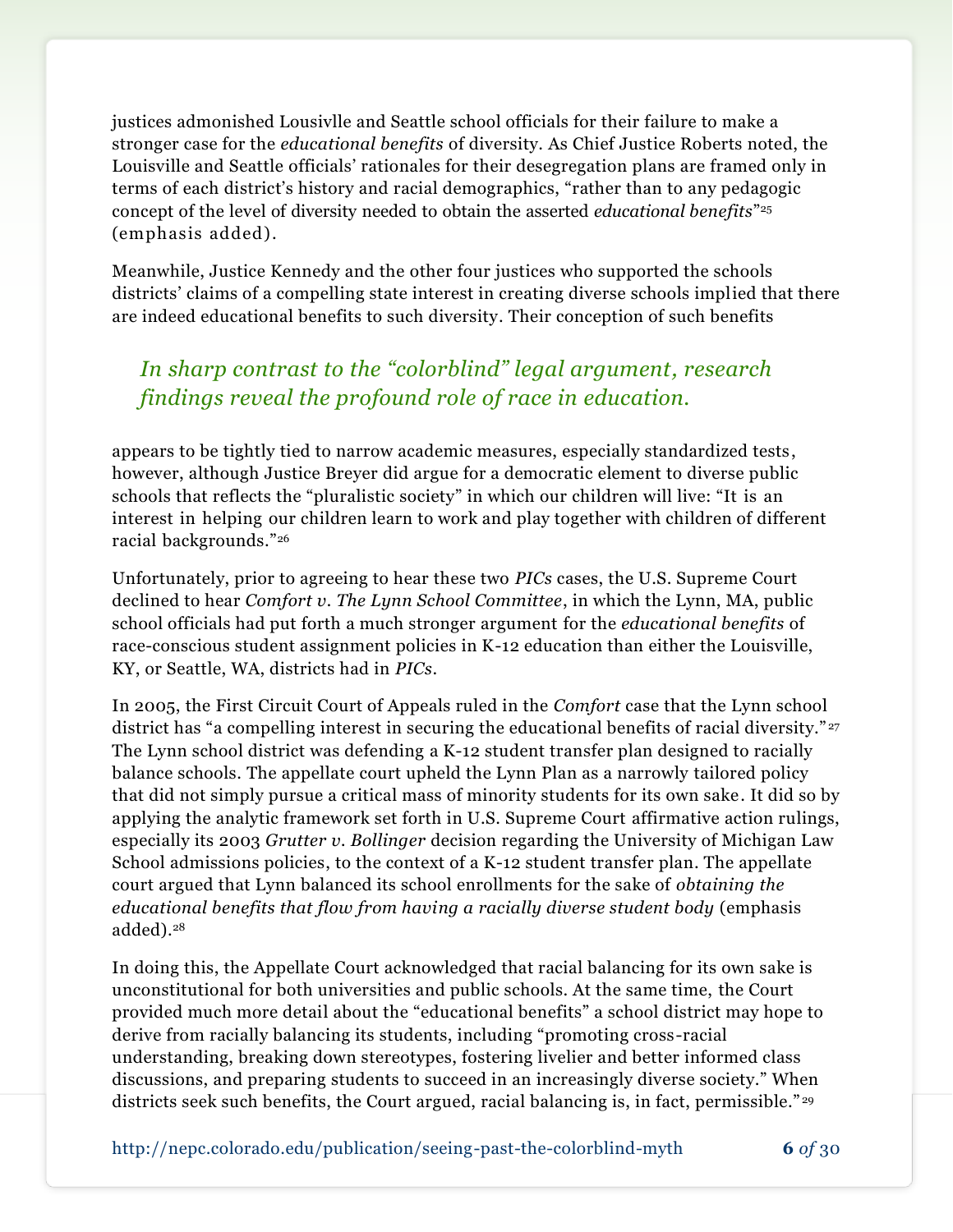As the appellate court noted in the 2005 *Comfort* decision, the U.S. Supreme Court had, in its 2003 *Grutter* decision, largely deferred to the law school's educational judgment not only in determining that diversity would produce these benefits, but also in determining that these benefits were critical to the school's educational mission.<sup>30</sup> Although the Supreme Court's *PICs* decision supersedes the appellate court ruling in *Comfort*, the latter case and decision offer more helpful insight into the educational benefits of diversity in K-12 public schools that can help frame future legal arguments.

In the remainder of this brief, I present social science evidence that demonstrates why the rulings in both the *Grutter* and *Comfort* cases, most notably their focus on the educational benefits of diversity, are far more important to the future of our increasingly diverse country than a "colorblind" argument.

## **The Progressive Potential of a Race-Conscious Society: Addressing Racial/Ethnic Inequality and Embracing the New Racial Order**

In sharp contrast to the "colorblind" legal argument, research findings reveal the profound role of race in education. From evidence on how people make choices about their children's schools to the research on cultural biases in standardized curriculum and assessments, there is no doubt that race matters in U.S. public education. The research, as illustrated below, is clear that when education and housing policies do not actively attempt to balance communities, schools, and students by race, they lead to more segregation and inequality because in the "real world" Justice Kennedy alludes to, people are anything but colorblind.

Even as a growing number of people—particularly young adults—embrace racial, ethnic and cultural diversity, far too many are stuck making daily choices in a context in which neighborhoods, schools and opportunities are demarcated by blatant color lines. Moreover, ending up on one side of these color lines or the other has material consequences, including what your property values are and the likelihood your child is admitted to a top university. What are needed are policies explicitly designed to break down these racial/ethnic barriers.

Indeed, the physical construction of Congressional districts as they relate to the race/ethnicity of the people who live within the boundaries suggest that policymakers are not colorblind at all when it comes to calculating their electability.<sup>31</sup> But being raceconscious *and* progressive on issues of race in the U.S. today requires a two dimensional approach.

#### **Dimension No. 1: Addressing Ongoing Racial/Ethnic Inequality**

Policymakers must support programs that lessen inequality overall, particularly correlations between racial/ethnic groups and measures of well-being such as educational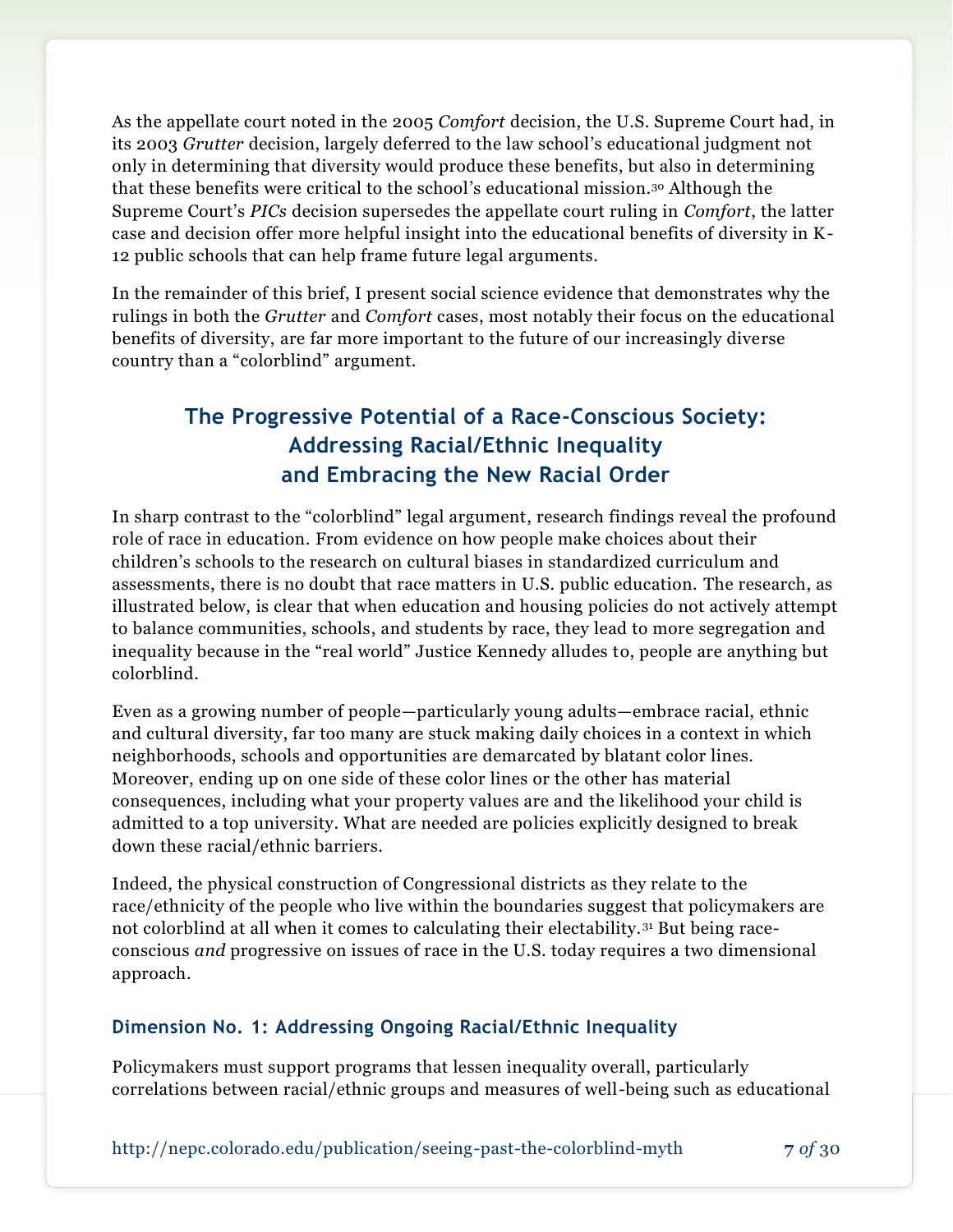attainment, access to jobs, income and wealth, and political voice and influence. Policies related to housing and school choice need to address the multiple barriers to creating and sustaining stable, diverse communities.

## **Dimension No. 2: Promoting Racially/Ethnically Diverse and Integrated Communities**

Progressive race-conscious policymaking means tapping into changing conceptions of race and racial diversity that are starting to emerge, especially among younger Americans, to promote more racially/ethnically diverse communities, workplaces, and educational institutions. Building on the work of educators exploring the educational benefits of diversity within racially complex school and university classrooms is a good place to start.

As the research below illustrates, there is much to be done in both dimensions. Indeed, age-old patterns of segregation and stratification are still with us (Dimension No. 1), but at the same time there is growing evidence that racial/ethnic attitudes are changing rapidly, especially among younger generations of Americans who have grown up in a different demographic context than their parents or grandparents (Dimension No. 2). The problem is that these younger Americans are becoming adults and making choices about where to purchase or rent homes amid existing structures of racial inequality constructed decades ago.

*Hence, I argue that policymakers must address race-conscious policies, practices and conditions that perpetuate segregation and inequality while, simultaneously, tapping into the changing racial attitudes of Americans. These two goals are complementary and mutually reinforcing, but only if policymakers play a leadership role in constructing a more dynamic and diverse society.* 

## **Dimension No. 1: Addressing Ongoing Racial/Ethnic Segregation and Inequality**

Even if every American woke up tomorrow wearing a pair of colorblind glasses and literally could not see the skin color of people they interact with, there would *still* be age-old patterns of racial segregation and inequality in place affecting peoples' day-to-day lives. In fact, there is ample evidence that even as individual racial attitudes improve, the choices people make about where to live and send their children to school continue to be influenced by multiple factors still correlated with race.

We know, for example, that property values and the perceived quality of the public schools—even when controlling for housing quality and school outcome data—vary depending on the race/ethnicity of the people who lived there in the past, who is moving in, and who continues to live there.<sup>32</sup> This is how race and ethnicity become part of the way in which the society is organized, making the individual choices of seemingly colorblind people far from race-neutral. These structures of inequality need to be better understood to help policymakers, educators, and parents appreciate how they affect all of us—even those of us with very progressive racial attitudes—in ways we do not always recognize.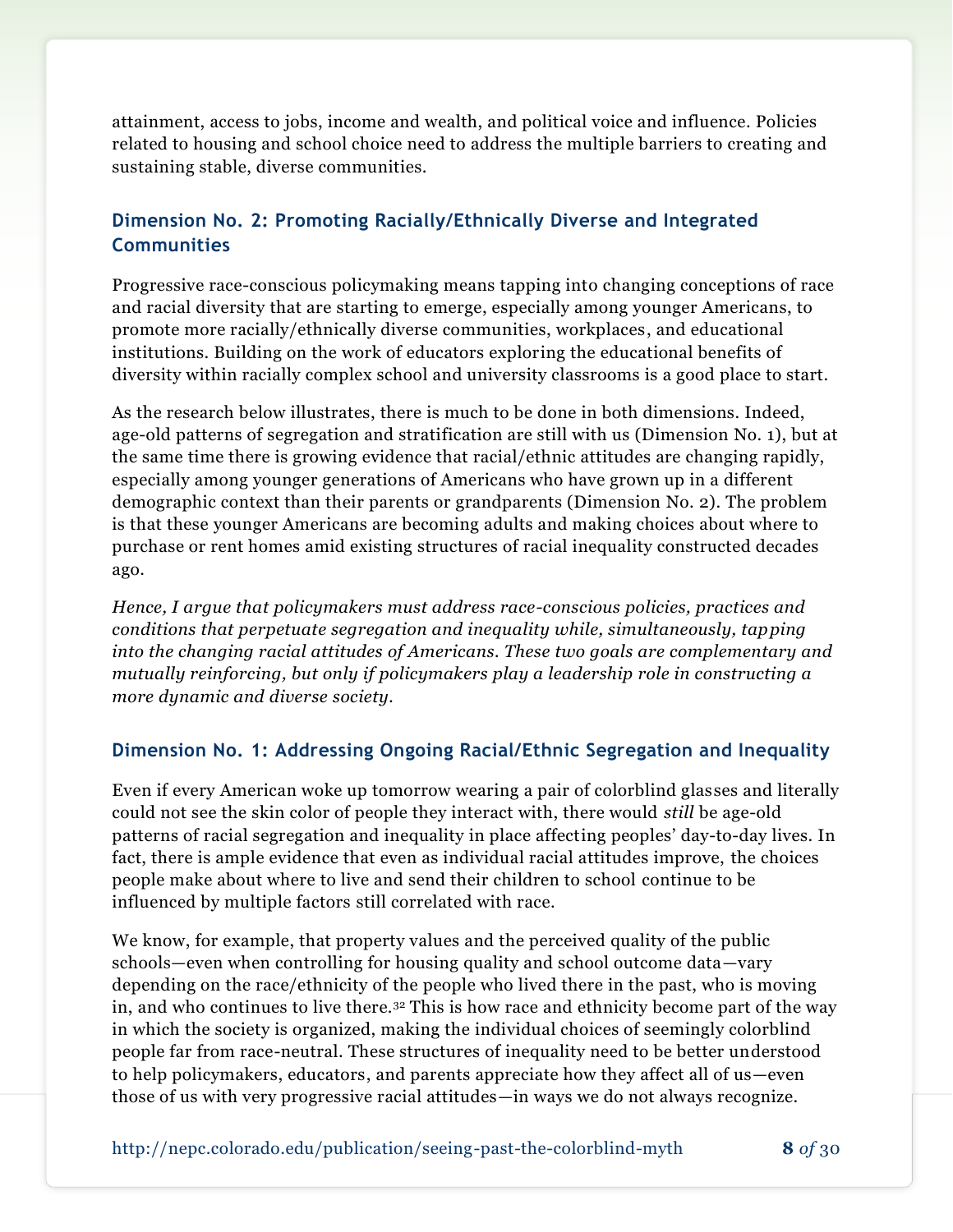Below is a brief overview of the research on what those structures of segregation and inequality look like in terms of families' access to communities and public schools.

### *Access to Communities and Their School Districts*

At the end of World War II, most U.S. metro areas had large urban populations and swathes of underdeveloped suburban land where developers were poised to build singlefamily houses for middle- and working-class city dwellers.<sup>33</sup> At the same time, several federal, state and local housing policies enabled White families to buy suburban homes while assuring Blacks migrating from the south to northern and Midwestern metro areas lacked access to these same communities.<sup>34</sup> These policies included local zoning laws, racial segregation in public housing, and the purposeful exclusion of African-Americans from federal mortgage lending programs.<sup>35</sup>

Public education was intertwined with these housing patterns. In fact, a major component of the "pull" of the suburbs for Whites of European descent has been the rise of suburban public education systems with more resources, better outcomes and fewer poor students than the urban schools left behind.<sup>36</sup> Thus, for many who migrated to the suburbs, the process of buying a home in suburbia was also about "buying" school districts with their own tax bases and local control.<sup>37</sup>

By the 1970s, these synchronized migrations of Whites from urban to suburban and Blacks from rural to urban had created a pervasive system of racial segregation that has yet to be undone. By the time the most blatant discriminatory policies were revoked through Civil Rights legislation and court cases, the race-conscious housing patterns were in place. Indeed, many of the homes, public schools, and boundary lines constructed during suburban expansion still exist, creating a housing market that continues to divide people easily by income and more surreptitiously by race.<sup>38</sup> Over time, these patterns have shaped the identities of neighborhoods and school districts, the networks of real estate agents, and the conceptions home buyers have of where they belong.<sup>39</sup>

In recent decades, however, the patterns have been changing as the White, non-Hispanic population has declined to less than 64% of the total, while Hispanic and Asian populations have increased.<sup>40</sup> Today, more Blacks, Hispanics, and Asians are moving into the suburbs, while a growing number of Whites are moving to "exurban" suburbs or gentrifying city neighborhoods. In the current era, therefore, the very meaning of "urban" versus "suburban"—once highly coded terms related to race and class—is changing rapidly.<sup>41</sup>

As this urban-suburban "trading racial places" occurs in a "post-racial" and "colorblind" society, we should witness over time an increase in racially diverse communities in both contexts. Instead, we see a high degree of racial resegregation.<sup>42</sup> For instance, one study found that 56% of suburban neighborhoods that were integrated in 1980 had become predominantly non-White by 2010.<sup>43</sup> Another study concluded that increases in minority and low-income enrollment in suburban schools leads to increases in the segregation levels of each group.<sup>44</sup>

http://nepc.colorado.edu/publication/seeing-past-the-colorblind-myth **9** *of* 30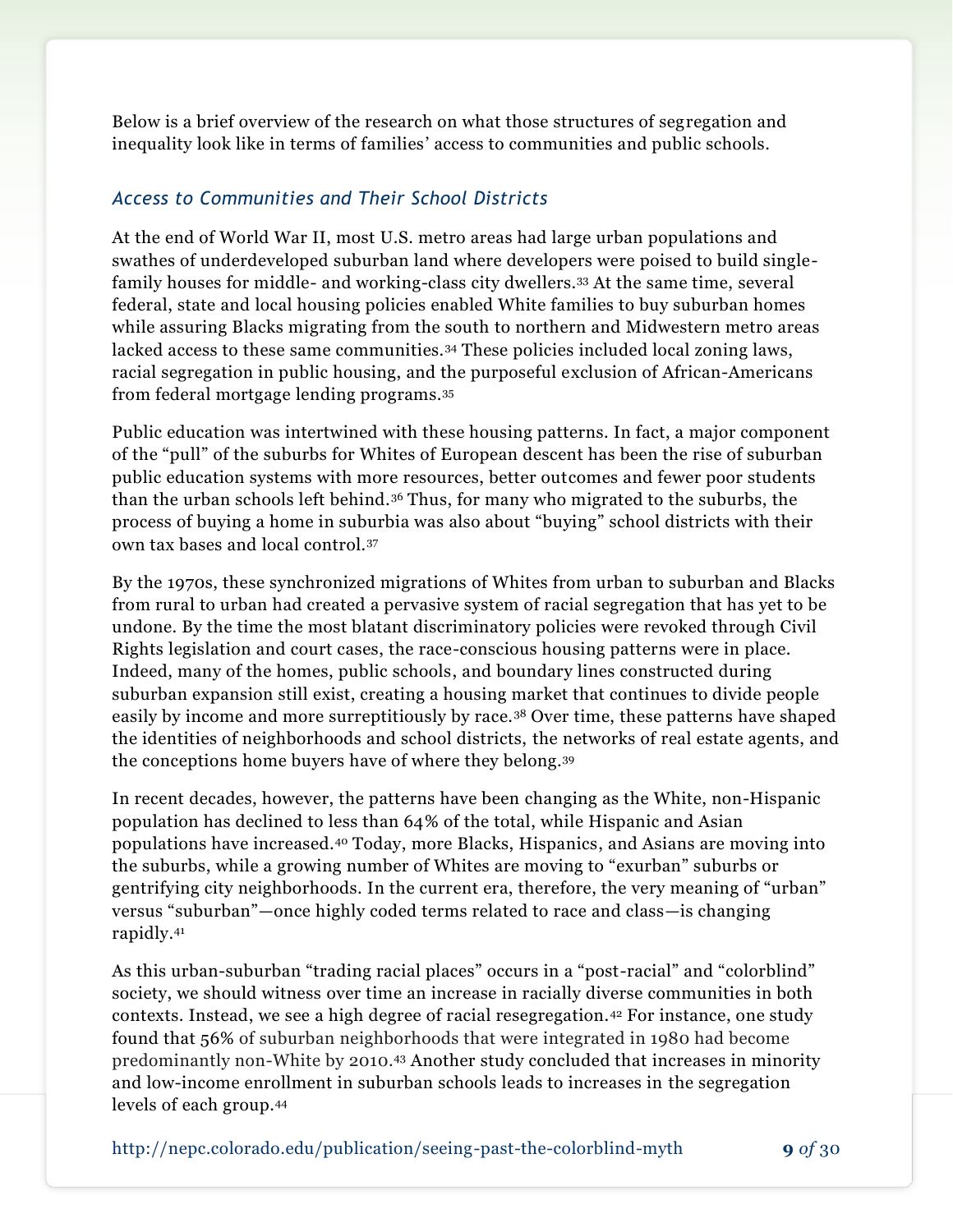Furthermore, ongoing discriminatory practices, both public and private, affect metro migration patterns within and across changing urban and suburban landscapes. For instance, real estate agents still steer people to different neighborhoods based on their race.<sup>45</sup> Mortgage lending and insurance industries offer different terms and policies to minority homebuyers than to majority ones and deny non-Whites' applications at disproportionately high rates.<sup>46</sup> In an analysis of housing values across school district boundaries in one suburban county, a strong negative relationship was found between school district racial/ethnic composition and home values, even after controlling for the quality of the house and a wide array of factors, including neighborhood racial/ethnic composition and household income. In fact, two similar homes differed almost \$50,000 in price when one was located in a school district with a 30% Black/Hispanic student populations and the other in a 70% Black/Hispanic district.<sup>47</sup>

In this way, racial/ethnic segregation is related to the "devaluing" of homes in districts enrolling high percentages of Black and Hispanic children. This devaluation leads to lower property tax revenue, even when the *rate* of taxation is high. This in turn leads to the selffulfilling prophecy of racial segregation when "bad" schools, "bad" neighborhoods, and "bad" students are intertwined.<sup>48</sup> To make matters worse, with the concentration of poor students of color in high-poverty school districts, their education is more susceptible to political corruption and fiscal malfeasance in an ongoing pattern of disempowered Black, Latino and poor communities.<sup>49</sup>

Even more problematic, much of this racial segregation and inequality occurs *between* school districts and not *within* them, making possible solutions to these problems more complicated and dependent upon inter-district solutions. <sup>50</sup> We need housing and school choice policies that explicitly tackle barriers to creating sustainable, racially diverse communities and schools. Small, piecemeal efforts in housing policy have been made in the last few decades to address these issues, including the federal "Moving to Opportunity" program or court-ordered housing integration plans in places such as Westchester County, NY.<sup>51</sup> These efforts can and should be improved and expanded. So, too, should our school choice policies—which could work in sync with pro-integration housing policies if they were not colorblind.

#### *Access to Schools via Choice Policies and Patterns*

School choice policy has a long history in the U.S., including a period in the 1970s and '80s when hundreds of school districts across the country implemented "voluntary" desegregation plans that allowed parents to choose among racially balanced schools. These older school choice policies were designed to not only provide families with choices but also to achieve the larger, societal goal of racial integration. <sup>52</sup> But by the 1990s, new forms of school choice policy were driven by different "colorblind" market-driven goals of increasing competition and reducing regulation—including racial balancing guidelines—in public education.53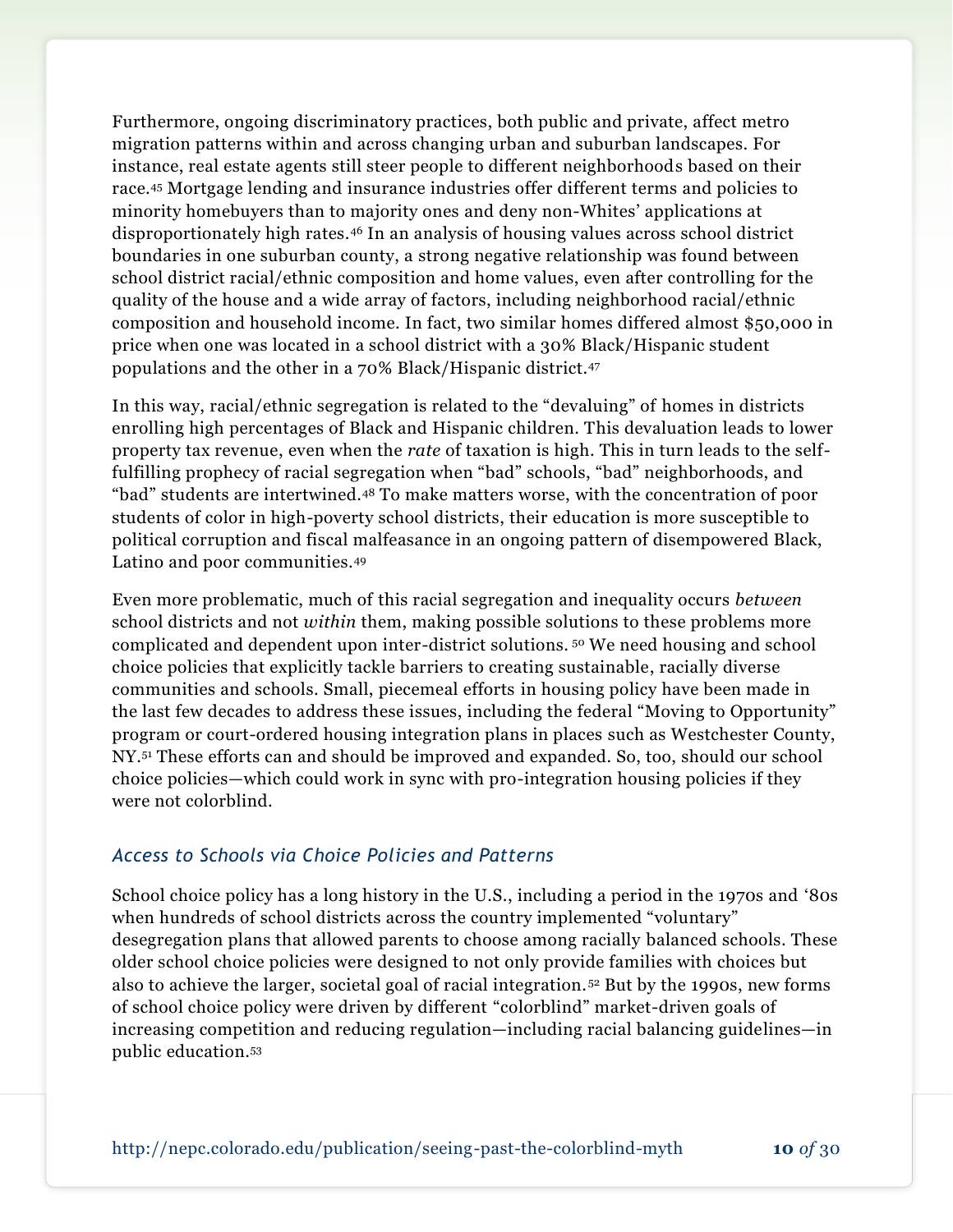These next-generation school choice policies, such as intra- and inter-district openenrollment plans, charter schools, and voucher plans, were not intended to bring about more racial integration. Rather, they were part of a larger set of market-based reforms in education that stressed increased testing and a "colorblind" neo-*Plessyism*: namely, achieving a system of "separate but equal" education in which student outcomes matter more than student access to the same schools.<sup>54</sup>

Two comprehensive reviews of the research evidence on such market-based, *laissez-faire*, and ostensibly colorblind school choice policies conclude that they consistently lead to more racial segregation and inequality.<sup>55</sup> Thus, it is perhaps no accident that, over the last 20 years, the expansion of colorblind school choice policies has correlated with increased racial segregation in public education. Certainly, other developments have contributed to rising levels of segregation, especially the end of court-ordered school desegregation plans, the changing demographics of the K-12 population, and ongoing housing segregation. But the research evidence leaves little doubt that the proliferation of nominally "colorblind," market-oriented school choice policies has contributed to growing racial isolation at the macro level.

This research strongly suggests that when a school choice policy is *laissez-faire* in addressing race and inequality—a theoretically colorblind policy—the decisions that parents make in choosing schools for their children are anything but colorblind, resulting in greater racial segregation.<sup>56</sup> Absent public policies that foster viable, racially diverse schools, parents left to their own devices without access to integrated schools will make color-conscious choices that create greater racial imbalances, which in turn affect perceptions of the quality of schools.<sup>57</sup> White parents, in particular, are more likely to make choices of segregated, predominantly White schools and programs when they are not provided with reasons, options or incentives to do otherwise.<sup>58</sup> Meanwhile, parents of color in market-based choice plans also end up choosing more racially isolated schools—such as. urban charter schools—in part because they have few other choices.<sup>59</sup>

This pattern of segregation is particularly clear in the evidence on charter school reform, the fastest growing school choice policy. According to Mickelson *et al.*,<sup>60</sup> charter schools are more racially isolated than regular public schools. In another research review, Ni concludes that charter schools are either not racially distinct from or less racially diverse than their surrounding districts and almost always less integrated than nearby public schools. Ni notes that the consistency of this finding across contexts is surprising given the large inter-state variation in charter school policies and patterns of racial segregation.<sup>61</sup> Studies of charter schools in individual states show similar results.<sup>62</sup> It is difficult to refute the central theme emerging from this research: enrollment patterns of charter schools are far from colorblind.

Similarly, the evidence that exists on open-enrollment plans, which allow families to apply for student transfers from one school or district to another, also suggests they lead to greater school-level racial and ethnic segregation. For instance, the more limited research on open-enrollment indicates that due to the lack of support for disadvantaged families namely outreach to low-income communities or free transportation—these plans

http://nepc.colorado.edu/publication/seeing-past-the-colorblind-myth **11** *of* 30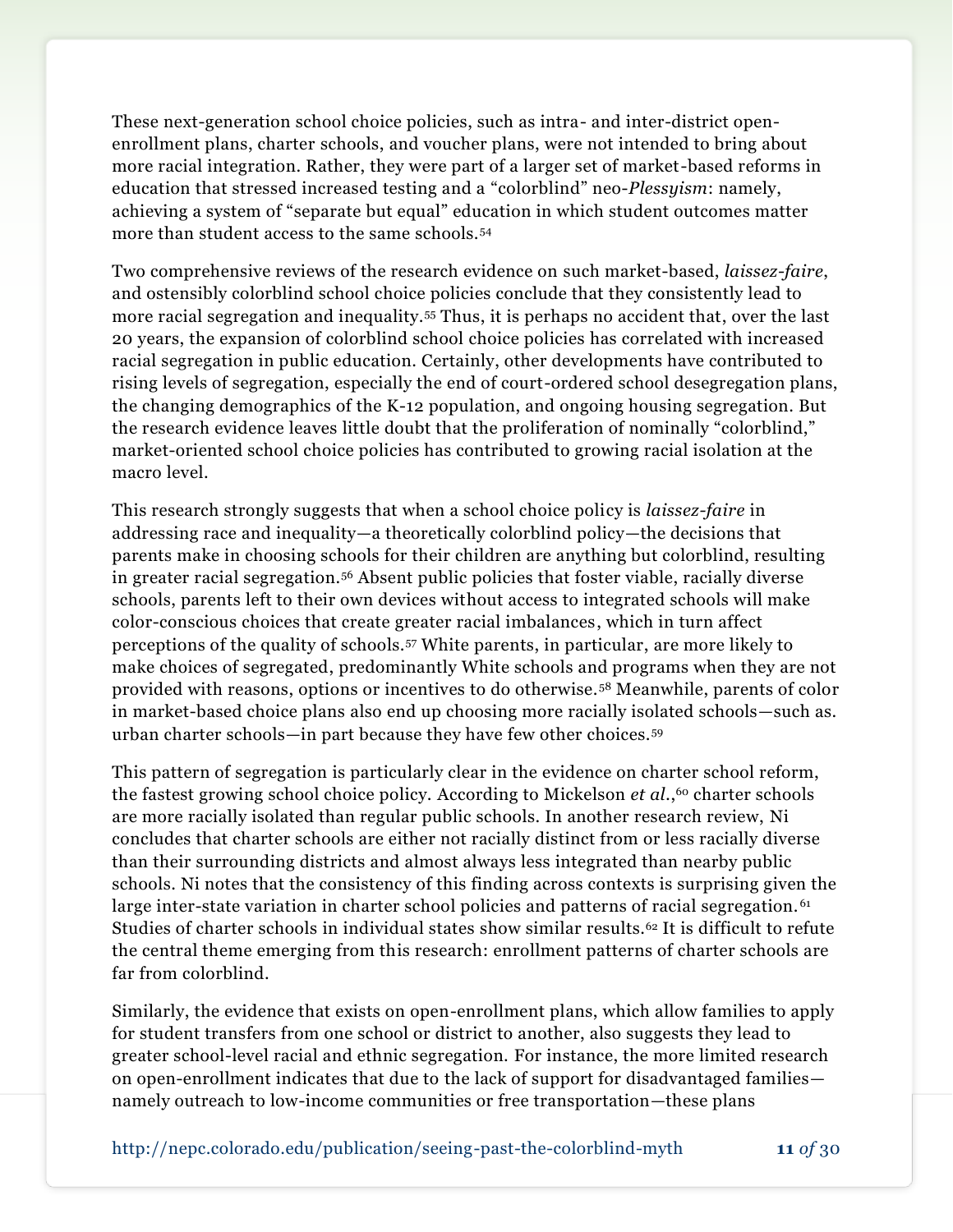disproportionately enabled White and more affluent students to transfer to more advantaged school systems, thereby exacerbating inequality between school districts.<sup>63</sup> In a research review of inter-district open-enrollment plans Holme and Wells found that virtually all studies show low-income students and students of color are the *least* likely to participate.<sup>64</sup>

And finally, research on tuition voucher plans in the U.S. shows us that once again school choice is anything but colorblind: that disproportionately White low-income families will use vouchers to flee racially diverse public schools, and that many predominantly White private and more affluent private schools will elect to not admit lower-income students of color with vouchers.<sup>65</sup> This pattern is reminiscent of the 1960s and '70s, when White families in the South were provided vouchers to send their children to private White schools once the public schools were finally forced to dismantle state-sanctioned racial segregation.<sup>66</sup>

In short, the evidence on these newer forms of free-market school choice policies makes clear that despite the yearning of some members of the U.S. Supreme Court for a society in which race is irrelevant, when it comes to the choices that parents make about schools, the issue of race is front and center. Even if parents don't explicitly pay attention to race in choosing schools, the patterns of segregation in housing and parent networks coupled with school choice policies that lack outreach and transportation will exacerbate segregation instead of aiding parents in choosing more diverse schools.

Still, we know from our fairly recent history that school choice policies can be designed to have different results that lead to more and not less racial diversity. This requires a strong pro-active, race-conscious focus to reverse the tide, however. It will also require a closer examination of the relationship between "colorblind" school choice policy and an accountability system that ranks schools, students—and now teachers, too—according to test scores that strongly correlate to race and class.

## *Race, Culture, and Accountability Measures in Education: The Tail Wagging the Colorblind Dog*

The third aspect of a progressive, race-conscious approach to addressing ongoing racial/ethnic segregation and inequality in education begins with an examination of the standardized-test-driven accountability system and the extent to which it is truly "colorblind." In this section, I illustrate how the current approach to accountability not only leads to more negative perceptions of racially diverse schools, but also limits educators' ability to tap into the educational benefits of the cultural diversity within those schools to help all students thrive intellectually. The more narrow the measures used to judge schools, teachers, and students, the less likely the educational system as a whole can envision racial, ethnic, and cultural diversity as an asset in preparing all children for the 21st Century.

Over the last three decades, public schools in the U.S. have been required to measure student learning with greater frequency via state-mandated standardized tests. Beginning

http://nepc.colorado.edu/publication/seeing-past-the-colorblind-myth **12** *of* 30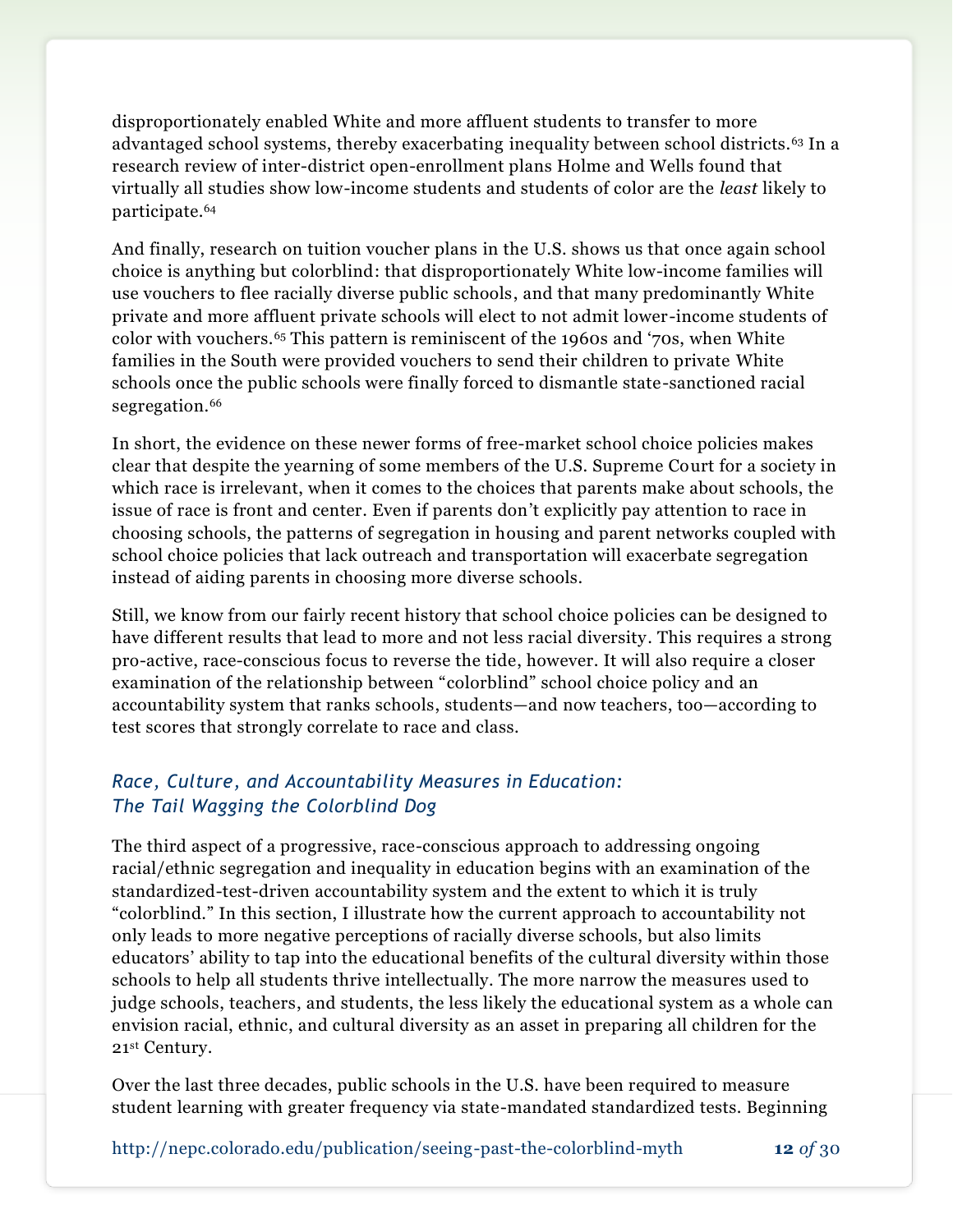with competency, or basic skills, tests in the late 1970s, the idea that the "value" of public education can be depicted in a few test scores has become commonly accepted. Since 1994, the federal government has played a central role in the accountability movement, basically forcing each state to establish an accountability system or lose federal funding. Since that time, the accountability reform movement has grown increasingly uniform, becoming a national accountability system in the form of the national Common Core State Standards and assessments, now adopted by 45 states. 67

Initially, standardized tests in K-12 education were used mainly to identify students who were failing or those who were advanced enough to earn college credit in high school. Since No Child Left Behind, tests have been used to measure all students from grade 3 through high school.<sup>68</sup> Increasingly, the tests are also being used to evaluate teachers and their schools: The No Child Left Behind Act required states to publish on-line school report cards based largely on test scores.<sup>69</sup>

Test scores, more than any other form of information about public education, are now made widely available to the general public and used to assess the "quality" of each school. The problem is not that schools must administer some standardized form of assessment to ascertain whether students are learning to read or grasping mathematical concepts; rather, it is the enormous amount of weight we place on these narrow measures, making their outcomes—and only them—synonymous with what it mean to be "educated."

If all we value about education can be illustrated in a few numbers, then these recent policy developments are acceptable—good even. But if we want more than that, then this trajectory is problematic. Not only does it narrow children's experiences and even the value of their schooling down to a handful of fill-in-the-bubble exams, it also perpetuates

*An approach to accountability that relies almost exclusively on standardized tests often has a negative impact on the educational experiences of all children, but particularly those of low-income Black and Latino students.*

and even legitimizes a far-from colorblind process of racial segregation. The strong negative correlation between the percentage of Black and Hispanic children in a school and its average test scores has been persistent.<sup>70</sup> There are many cultural and social explanations for this correlation that are not an indictment of Black and Hispanic students' intelligence, although those are too rarely discussed.<sup>71</sup> Meanwhile, if test scores are the only measure of school quality that receive any attention, then only those schools that are predominantly White, or Asian, or both are considered "good."<sup>72</sup>

When such values are placed on schools in a manner that strongly correlates to the race and class of the students, then efforts to create more racially/ethnically diverse schools are framed as though White and Asian families are "giving up something" because their schools will not be seen as "excellent." This dampens any enthusiasm White and Asian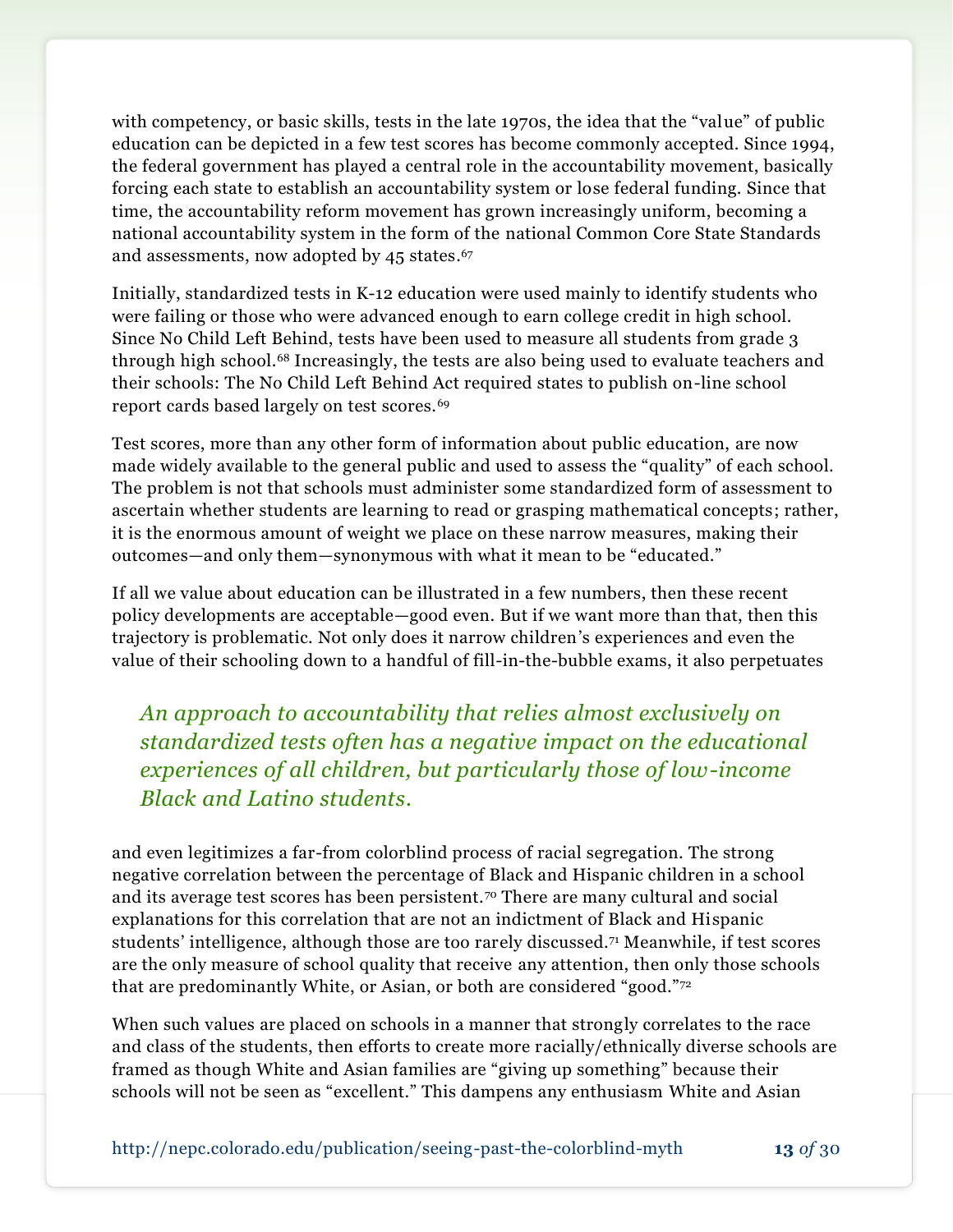parents may have for school-level racial "diversity" as a means to prepare children for a global society.<sup>73</sup>

This system also forces educators in "low-achieving" schools serving mostly low-income Black and Hispanic students to fixate on raising test scores via a curriculum focused almost exclusively on the material tested, leaving little room to build upon the knowledge and understandings that students bring to school. Meanwhile, research on learning and pedagogy suggest that the best way to engage students is to build on their existing knowledge and then connect those understandings to more abstract and unfamiliar topics.<sup>74</sup>

Thus, an approach to accountability that relies almost exclusively on standardized tests often has a negative impact on the educational experiences of all children, but particularly those of low-income Black and Latino students. Such a system also works directly against political incentives to create more racially and ethnically diverse schools. When the entire educational system is not only separate and unequal along racial/ethnic lines, but also measured, evaluated and then "valued" almost exclusively according to test scores, the correlation between race and schools deemed to be "bad" based only on these narrow measures is high, exacerbating the race-based inequalities that already exist. Such a system is anything but colorblind, and can only be addressed via a race-conscious and progressive agenda.

Part of that agenda could *potentially* include several elements found in the newly implemented Common Core Standards reform. In fact, many progressive educators celebrate the fact that the Common Core, if taught in a manner that does not put standardized tests at the center, provides students with the opportunity to engage in close critical readings of complex texts and to question and interrogate what they read. In theory, the Common Core provides teachers with more freedom for planning meaningful literacy experiences for students. Furthermore, the Common Core guidelines recommend some texts that reflect a departure from the traditional canon that has marginalized students from non-White and low-income backgrounds for many years.<sup>75</sup>

While the mandated tests and teacher evaluation systems designed to measure students' Common Core learning have pushed this reform in the wrong direction, the Common Core actually has far more potential—"progressive potential" even—than is currently being realized.<sup>76</sup>

As a result of this potential, a small but growing band of educators at the grassroots level are attempting to use the Common Core framework, with its emphasis on "complexity, range and quality" to engage students in anti-bias texts and in deeper, richer dialogues in which their assumptions are challenged. Such pedagogy is best used in culturally and racially diverse schools and classrooms. Historic Civil Rights organizations, such as the Southern Poverty Law Center, are embracing this "progressive potential" of the Common Core. Such efforts can and should be shared and expanded. According to teachers working with the Center on these issues, "We see the Common Core as a powerful opportunity to build diversity into instruction and encourage powerful dialogue."77

http://nepc.colorado.edu/publication/seeing-past-the-colorblind-myth **14** *of* 30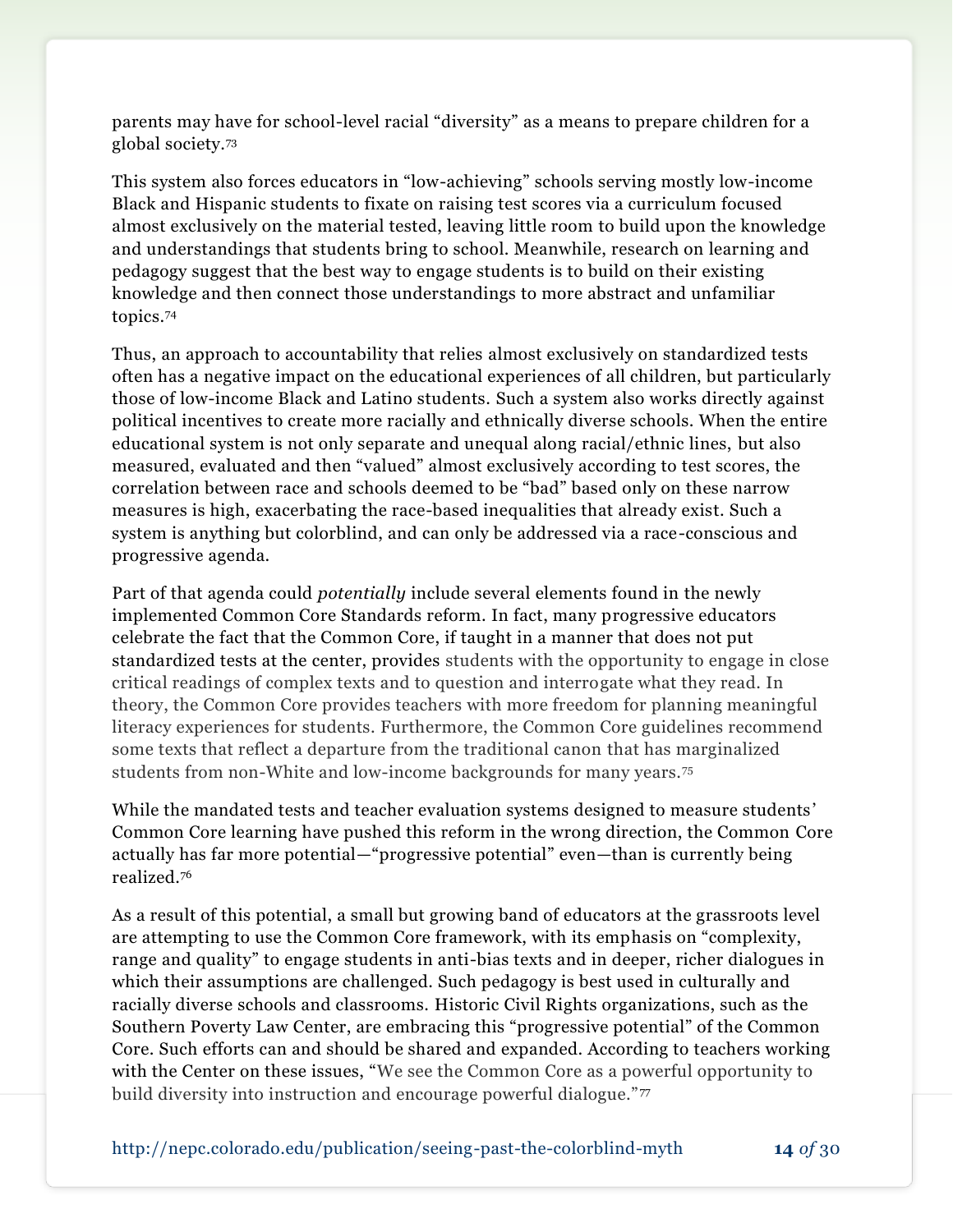In racially and ethnically diverse schools, such experiences could easily tap into, strengthen and augment the *educational benefits of diversity* in a manner similar to what the University of Michigan Law School and the Lynn, MA, district officials were arguing for in the court cases noted above. Such "educational benefits" include, but are not limited to, the factors outlined in the First Circuit Court of Appeals ruling, including fostering livelier and better informed class discussions that challenge all students to examine their own assumptions and preparing students to succeed in an increasingly diverse society by garnering greater cross-racial understanding and breaking down stereotypes.

Unfortunately, the mandated tests and teacher evaluation systems that have come to dominate how we measure students' Common Core learning have pushed this reform in the wrong direction, toward a narrow curriculum that undermines its far more progressive potential. When good ideas that could help support racially and ethnically diverse schools and prepare all students for a more dynamic and divers global economy are being thwarted by a testing regime, it is time to reevaluate the importance we have placed on narrow measures of "student achievement." Building on a groundswell of resistance to such approaches across the country,<sup>78</sup> a more race-conscious and progressive policy agenda can unfold.

As I noted above, however, fostering a race-conscious *and* progressive policy agenda in the U.S. today requires a two-dimensional approach. The first is to address the ongoing racial/ethnic inequality discussed in this section. The second, discussed briefly below, is to promote a more racially/ethnically integrated and intercultural society.

## **Dimension No. 2: Promoting Racially/Ethnically Diverse and Integrated Communities**

Since the U.S. Civil Rights movement, racial attitudes of Americans have changed in a complicated manner that is both more accepting of racial differences and less understanding of the causes of ongoing racial inequality. Thus, a growing number of Americans simultaneously embrace the concept of "diversity" while proclaiming to be "colorblind."

Thus, on the one hand, public opinion poll and interview data show that, at least superficially, Whites in general, and younger Whites in particular, are less likely to be prejudiced against or hold stereotypes of members of different racial and ethnic groups. <sup>79</sup> Whites are also more accepting of racially diverse neighbors and classmates for their children than those in previous generations.<sup>80</sup> This is certainly true of adults of all racial and ethnic backgrounds who attended racially diverse schools and had more inter -racial contact.<sup>81</sup> Diversity is good and even beneficial when we think about popular culture, including the color of the faces we see on TV and in advertisements, the music we value, our dance techniques, the clothes we wear, etc.<sup>82</sup>

Yet, on the other hand, after years of political attacks on race-conscious policies, many diversity-supporting Whites put forth "colorblind" political arguments, implying that despite ongoing ingrained structures of racial inequality and segregation, race no longer

http://nepc.colorado.edu/publication/seeing-past-the-colorblind-myth **15** *of* 30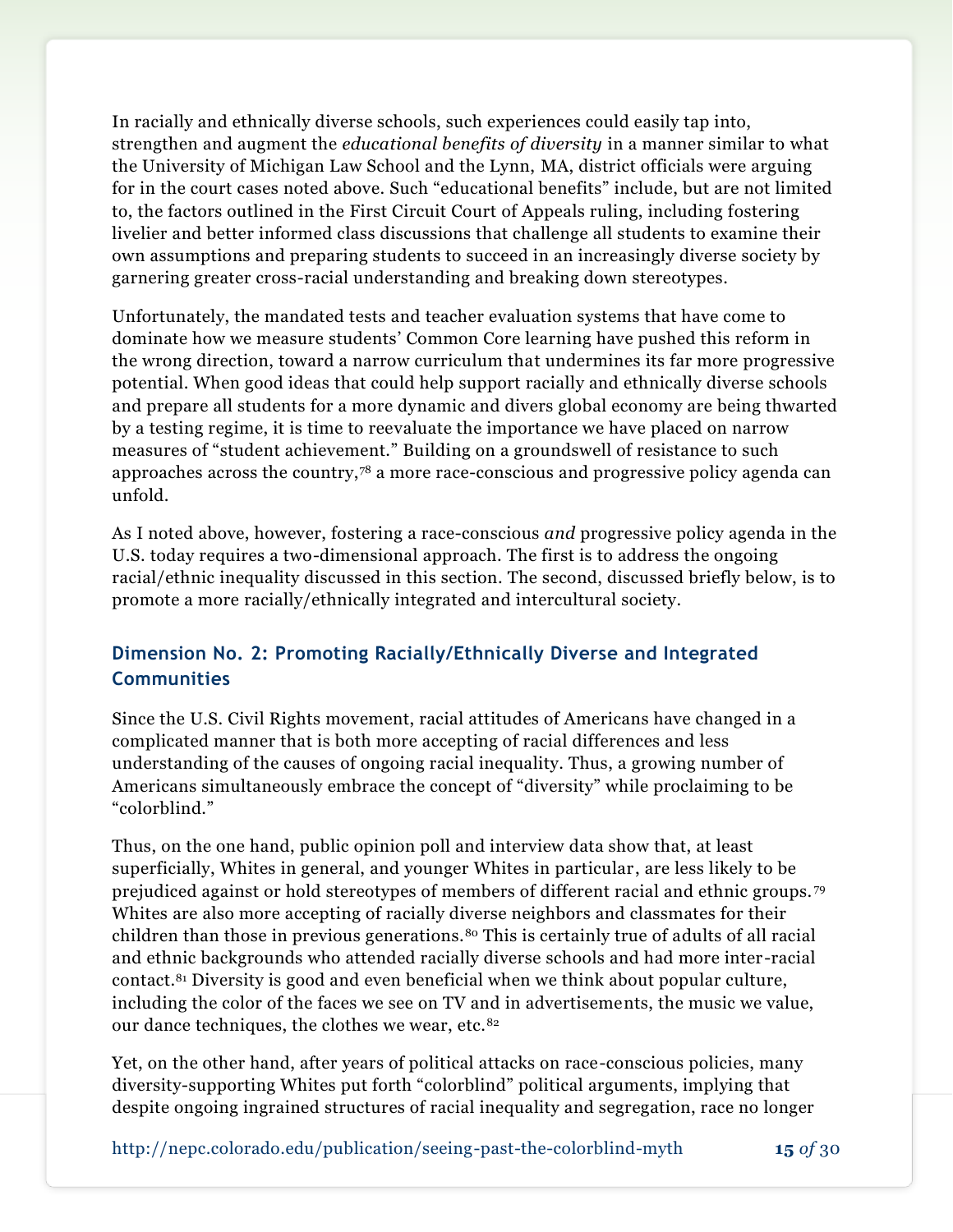matters in the U.S. Thus, it cannot and should not be addressed by public policies. <sup>83</sup> Any lingering racial inequality, the argument goes, is not the result of discrimination but rather the "fault" of people of color who should work harder.<sup>84</sup>

This colorblind-diversity contradiction at a societal and individual level, reflected in opinion poll and interview data, suggests that many Americans want to embrace the *social dimensions* of our racial/ethnic diversity as "hip" and "global." But, paradoxically, when it comes to the *political and economic dimensions of our society—*those that could best be addressed by race-conscious public policies—White Americans in particular prefer to be more colorblind. Researchers have given these contradictions different labels, including "lassiez-faire racism,"<sup>85</sup> "double consciousness,"<sup>86</sup> and "fractured habitus," a sociological term that explains the state of "social agents" who hold contradictory attitudes or dispositions.<sup>87</sup>

Sometimes people who hold these views consider themselves "liberal" on "social" issues such as gay marriage or abortion, but "conservative" when it comes to programs and policies designed to redistribute resources and opportunities.<sup>88</sup> Using such a framework, race-conscious policies such as affirmative action are not considered fair, but racially and ethnically "diverse" college campuses are good. The inherent contradictions between these two positions, given the racial inequality in the K-12 educational system, too often goes unexamined, as does any detailed examination of ongoing racial inequalities in housing and income.

It may well be in the field of education where we can see this contradiction most clearly. A growing number of parents realize that their children need to be prepared for a diverse global society. At the same time, they are making choices about schools within a competitive and hierarchical educational system, and they fear race-conscious policies may hurt their children's chances of winning.<sup>89</sup>

This policy context creates three strikes against parents who desire racially diverse schools. First, neighborhood and school district boundaries are divided by race. Second, the policy drift away from desegregation and toward market-based school choice policies has led to more racially segregated schools. And finally, the narrow, test-driven accountability system has fostered negative perceptions of racially diverse schools in comparison with privileged and homogeneous schools. In light of this contradiction between what parents say about racially diverse schools and the so-called "colorblind" policies that foster more segregation, strong leadership is needed to move this increasingly diverse society toward a more progressive future.

## **Discussion and Recommendations**

Given the evidence presented in this brief and the racial/ethnic and cultural destiny of this county, progressive policymakers should tap into changing conceptions of racial diversity starting to emerge, especially among younger Americans, to promote more diverse communities, workplaces, and educational institutions designed to lessen separate and unequal opportunities.

http://nepc.colorado.edu/publication/seeing-past-the-colorblind-myth **16** *of* 30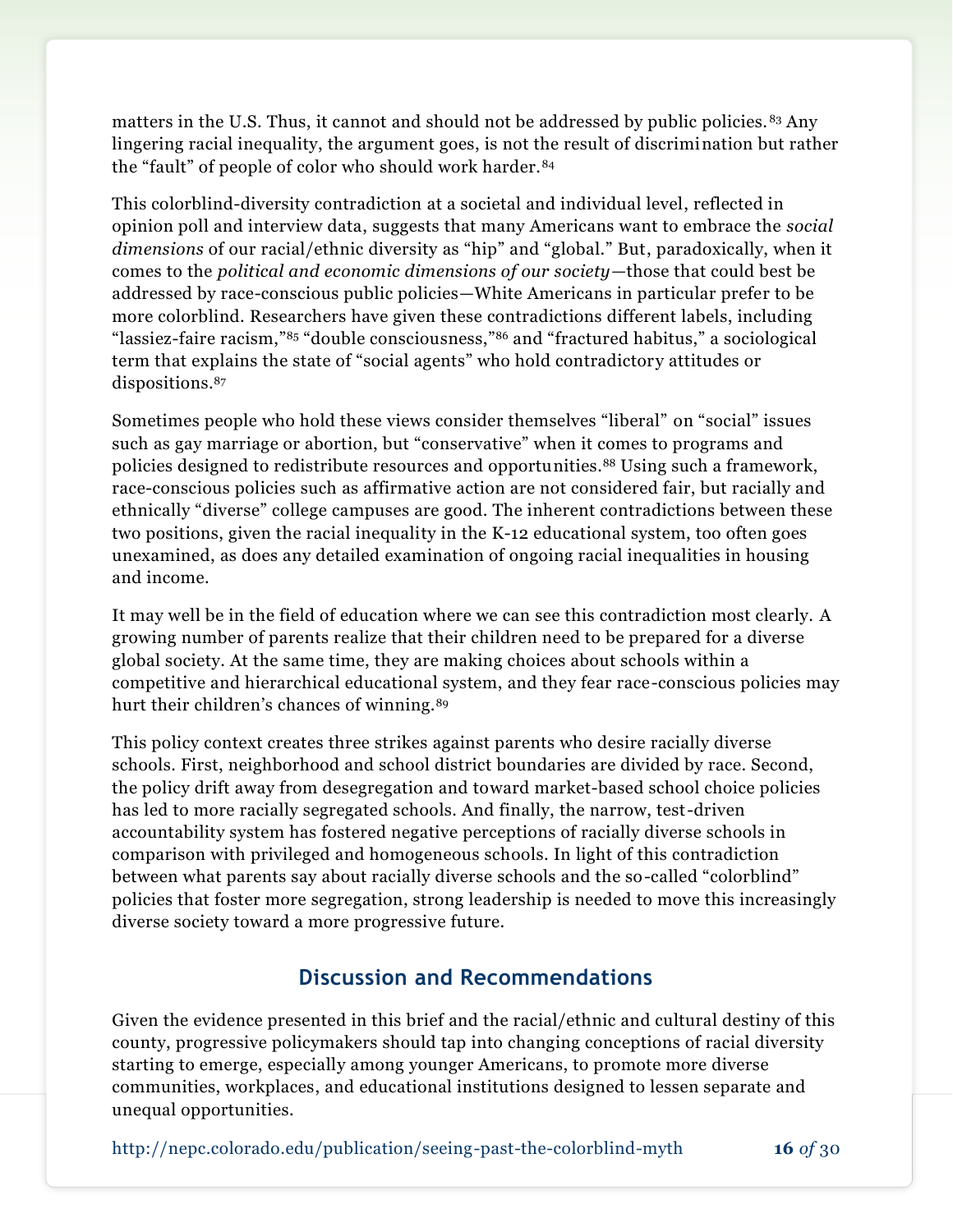Policymakers should reconsider the validity of competitive market-based school choice policies that lead to greater segregation. We know from our history of voluntary school desegregation that more inclusive, cooperative, and less competitive school choice policies can create racially/ethnically and culturally diverse schools.<sup>90</sup>

Similarly, other than those who manufacture standardized tests or seek to take over schools that perform poorly on these accountability measures, it is difficult to figure out how an emphasis on such narrow measures of teaching and learning benefit an increasingly diverse society. We need broader measures of school quality designed to capture dimensions of schooling that many parents and the authors of the Common Core State Standards claim to embrace, including social and emotional development, critical citizenship, and the development of creativity, ingenuity, and communication skills.

In other words, we need a two-pronged education policy agenda to implement the two dimensions of a progressive approach to racial inequality. The first part of this agenda is to *create more racially diverse schools through housing and education policies that shape student access to one school versus another*. The second part of this agenda is to shine a light on *what goes on within those schools*, especially as it relates to what and how students are learning and how their classroom experiences relate to the educational benefits of diversity.

## **1. Creating and Sustaining More Racially and Ethnically Diverse Schools**

The first component is overcoming the physical, geographic and political barriers that perpetuate segregation in public schools. The following three options would appear most logical:

- **Support and Sustain Diverse Districts and Communities.** National, state and local policymakers must take a hard look at the demographic future of this country and recognize the value of supporting racially and ethnically diverse schools, districts and communities. Furthermore, as more of these districts are created with the migration of Blacks, Latinos and Asians from urban to suburban communities, state policymakers should see the wisdom in maintaining stability in suburban school districts. If no such actions are taken, many of these districts will become the self-fulfilling prophecy of poor districts serving students of color with a low-level curriculum, low expectations and few tangible or intangible resources. Strict guidelines and incentives for local zoning boards, developers, and real estate agents to promote and sustain communities with a mix of incomes, ethnicities, and cultures can be provided in conjunction with fair housing policies and the U.S. Department of Housing and Urban Development (HUD) program to "Build Integrated and Sustainable Communities."<sup>91</sup>
- **Fostering Cross-District Cooperation/Collaboration.** We know from our history of voluntary or "choice-based" school desegregation—both intra- and interdistrict—that it is not difficult to structure schools choice policies that create and sustain more racially/ethnically, socio-economically, and culturally diverse schools.

http://nepc.colorado.edu/publication/seeing-past-the-colorblind-myth **17** *of* 30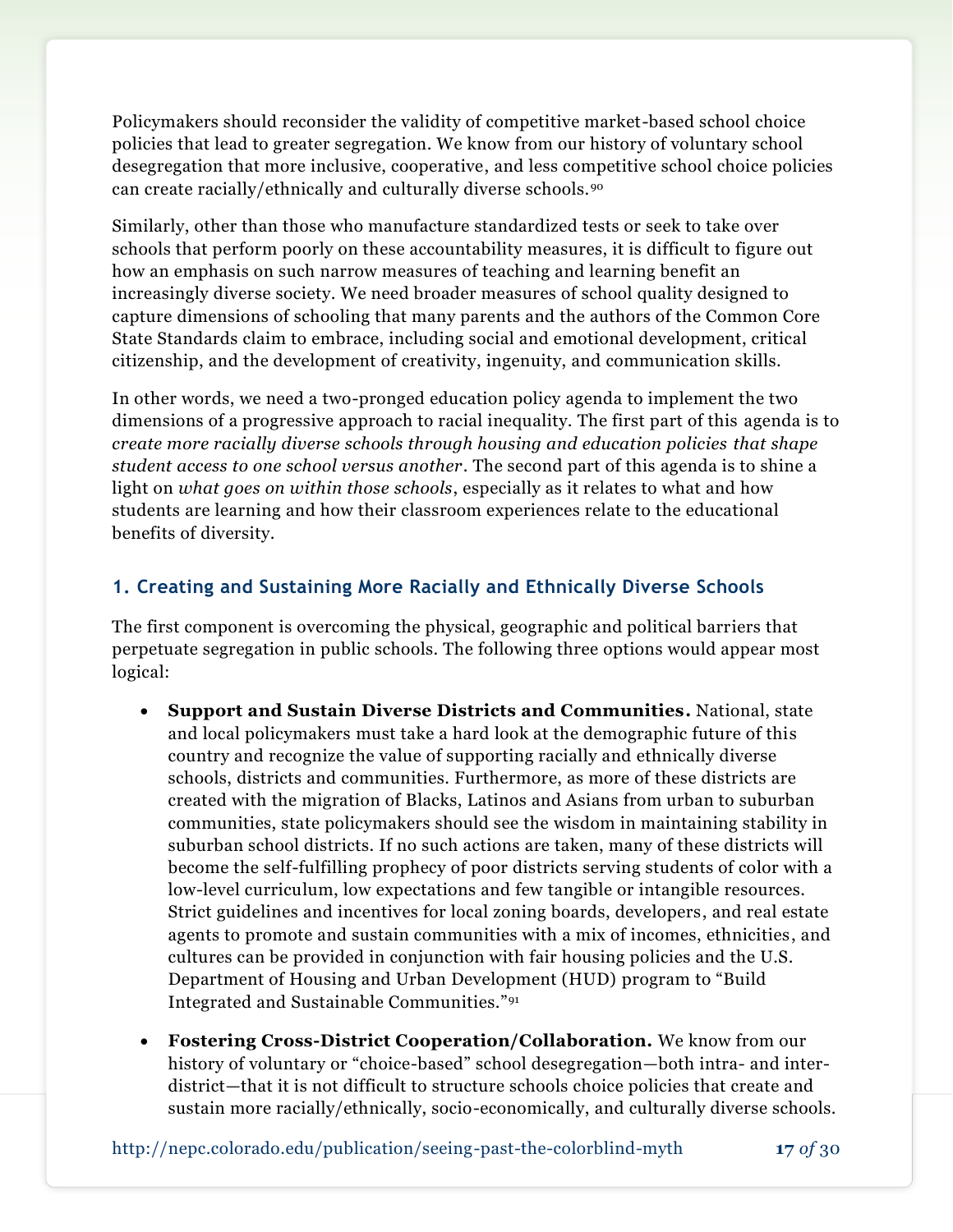One way is to expand upon existing inter-district special education or vocational education collaborations. More state and county governments could promote meaningful magnet-like programs to attract students with shared interests from across district boundaries. States could provide incentives for fragmented, small school districts to cooperate in developing county-wide magnet schools. Many of these small districts are struggling financially to support separate and unequal public school systems heavily reliant on local property taxes. Cross-district schools of choice can help districts pool resources and offer many students richer educational options. Examples of such county-wide schools are found in New York and New Jersey, and interest in such schools is growing.<sup>92</sup> Providing outreach and transportation to students across separate and unequal school districts would be important. Assuring each segregated district is able to send a specified percentage of students to these schools would guarantee racially and socio-economically diverse cross-district magnet schools.

 **Encouraging Inter-district Transfers to Promote Diversity.** School choice policies can also support more diversity by replicating the eight existing (or recently ended) inter-district school desegregation programs.<sup>93</sup> More states should amend existing open-enrollment laws to promote diversity instead of segregation. In these inter-district model programs, mostly lower-income students of color transfer into affluent, predominantly White districts, although in a few of these programs, White students have been drawn to urban magnet schools as well. Such inter-district choice plans would complement cross-district or regional magnet schools described above. Simple guidelines could help lessen the segregative impact of current openenrollment plans. For instance, open-enrollment laws could be restructured to be in line with NCLB's requirement that students in failing schools and districts should be offered the choice to transfer to non-failing schools and districts. Currently, too many districts reject students trying to make these inter-district transfers even though they would often lead to more racial integration. Support for transferring students in the form of outreach, recruitment, a formal application process and free transportation across district lines would be critical.

## **2. Supporting Curriculum, Teaching, and Assessment that Taps into the Educational Benefits of Diversity**

The second prong of the policy agenda builds on the first through the demonstration of *how* student diversity enhances all students' educational experiences. Growing support for diverse learning environments is grounded in common sense, empirical evidence, and legal arguments suggesting such settings provide the opportunity for all students to not only challenge their own assumptions of right and wrong, but also think more deeply about social and political issues within a culturally complex society.

 **Expand Legal and Political Challenges Based on the Educational Benefits of Diversity.** Recent court cases have illuminated evidence of the educational benefits for students of learning in racially, ethnically and culturally diverse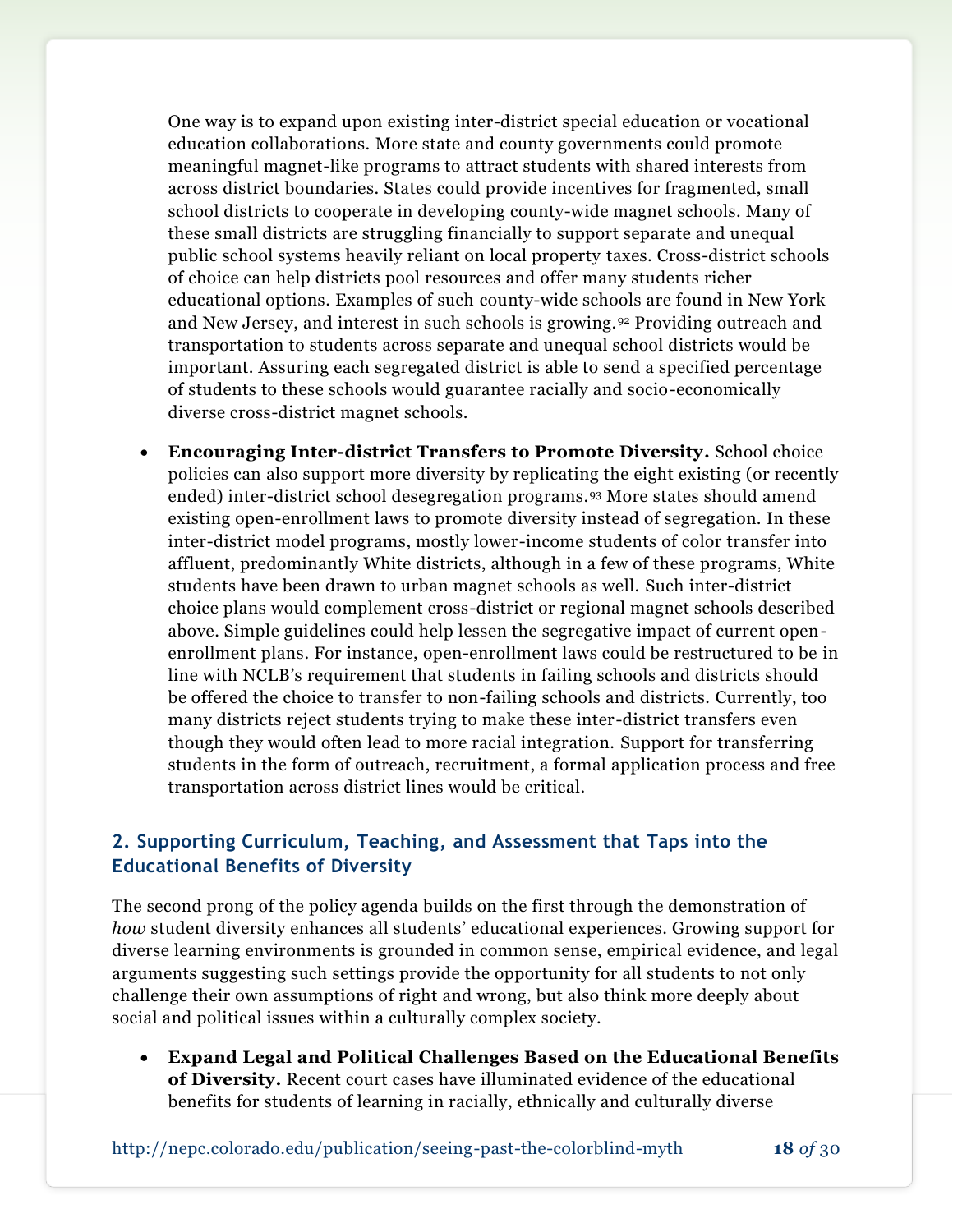contexts. As noted, federal courts have ruled that there is a compelling state interest in maintaining diversity in both higher education and K-12 contexts because of the educational benefits that can accrue. Federal court rulings in both the *Grutter* and *Comfort* cases offer a solid foundation for the legal argument that racially, ethnically, and culturally diverse K-12 public schools foster greater "crossracial understanding . . . [and] livelier and better informed class discussions [while] preparing all students to succeed in an increasingly diverse society." <sup>94</sup>

Using the courts to address these issues is one potential line of action, but is unlikely to be sufficient in the near term, in part because of the precedence set by decisions reinforcing the "colorblind" premise. The evidence of the harm caused by "colorblind" policies, and the benefits of alternative policies such as those recommended in this brief, have the potential to energize a grassroots movement, which is more likely to be effective in bringing change by addressing state and federal lawmakers rather than relying solely on the courts.

 **Tapping into the Common Core's Potential to Support the Educational Benefits of Diversity.** Unfortunately, policymakers' support today for school choice and testing policies appears disconnected from both the evidence and legal arguments for the educational benefits of diversity and the ways in which those policies are thwarting diversity. There is, however, some progressive potential amid a rather regressive context of strict and consequential teacher evaluation systems. For instance, as noted above, the newly implemented Common Core Standards reform offers one area of possible improvement, with some educators using them to build diversity into instruction.

Despite this progressive potential, unfortunate policy choices have tied the Common Core to a punitive accountability system that places students' educational futures and teachers' jobs on the line based on standardized test scores. These exams fail to capture educators' efforts to help students engage in more critical thinking and consider several different perspectives and "correct" answers to difficult questions. This understanding, therefore, leads to additional policy recommendations.

 **Placing Far Less Emphasis on Standardized Tests.** The current heavy emphasis on standardized tests is detrimental to good teaching that engages students in creative ways. For students who live and will work in a racially diverse and culturally complex society, this strong emphasis on discrete bits of standardized knowledge and information is even more problematic. The current colorblind policy focus on standardized testing as the almost exclusive measure of high-achieving students and good schools and teachers does an educational disservice to students of all racial and ethnic backgrounds.

Such understandings work against racially diverse schools in ways that are unfair and erroneous and often lead to a self-fulfilling prophecy via a downward spiral of diverse schools as students with more resources and higher test scores leave. Nearly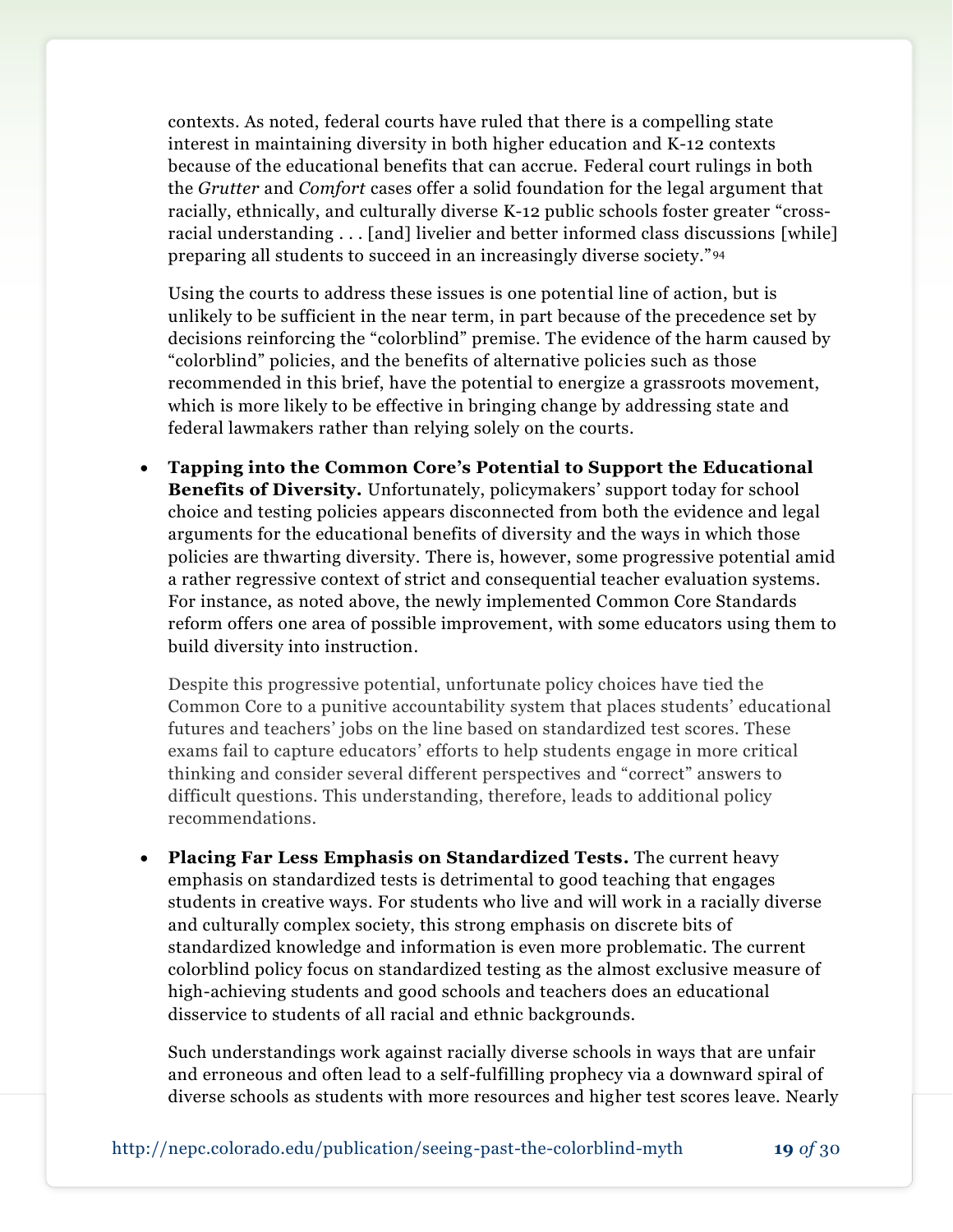20 years ago, Elmore and Fuhrman predicted this downward spiral of more diverse schools measured by narrow, non-diverse measures. As state testing regimes were first being implemented, they noted that because prior student academic achievement and students' social class are still the strongest predictors of how well a given school will do on academic achievement measures, "focusing state policy on student performance might simply concentrate high-achieving students in a few schools, thereby aggravating current disparities in the racial and socioeconomic composition of schools." 95

Research my colleagues and I conducted on racially diverse high schools from the 1970s revealed that many of these schools had "good" reputations. We learned from our historical case studies of these schools, however, that school reputations are incredibly fragile and need to be bolstered—and not undercut—by federal and state policies intended to hold schools accountable. Indeed, given everything that racially diverse schools have working against them in a racially segregated and unequal society, such policies should support these schools and not contribute to their demise.<sup>96</sup> It is time for 21st Century policymakers to consider broader, real-world accountability measures that more accurately reflect the range of experiences of students within racially and culturally diverse society and better prepare the next generation for life and work in culturally complex and global society.

Much can be done in the policy arena to support and further the educational benefits of diversity. Such efforts will only progress, however, in a context in which people in power admit that they and their constituents can indeed *see* color. In fact, we know that seeing *is*  believing in the potential of the most racially and ethnically diverse democracy in the world.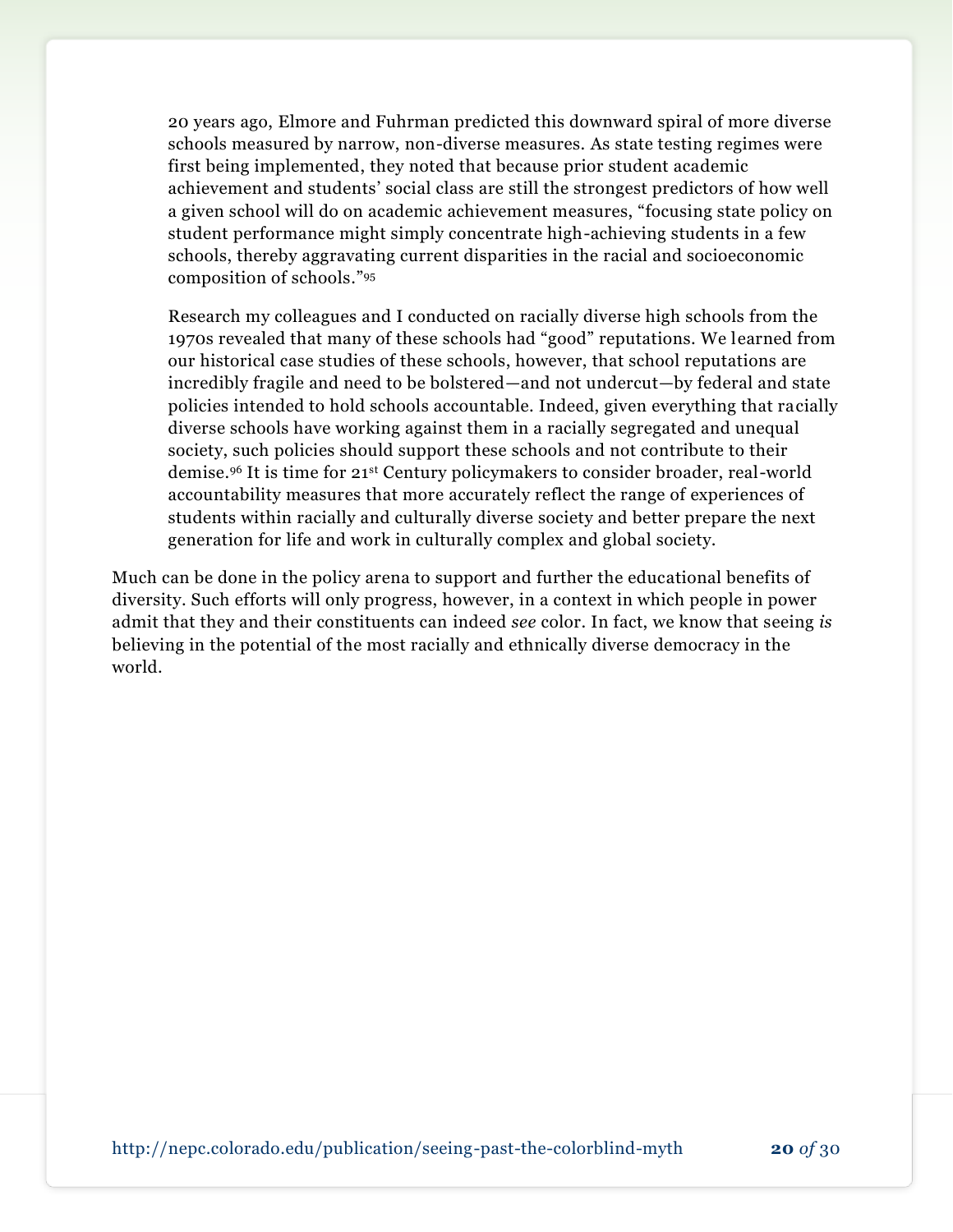## **Notes and References**

1 Delgado, R. and Stefancic, J. (2012) *Critical Race Theory: An Introduction*. New York, NY: New York University Press;

Guinier, L.& Torres, G. (2002). *The Miner's Canary*. Cambridge, MA: Harvard University Press;

Powell, J.A. & Watt, C. (March 30, 2011). Corporate prerogative, race and identity under the 14th Amendment. *Cardozo Law Review, 32* (885).

- 2 Comfort v. Lynn School Committee 418 F.3d 1 (1st Cir. 2005) (en banc). at 330.
- 3 Hochschild, J., Weaver, V. & Burch, T. (2012). *Creating a New Racial Order: How Immigration, Multiracialism, Genomics, and the Young Can Remake Race in America.* Princeton, NJ: Princeton University Press.
- 4 See:

Hill, P. (2000). The federal role in education. In *Brookings Papers on Education Policy, 2000*. Washington, DC: Brookings Institution Press (11-57);

National Commission on Excellence in Education (1983). *A Nation At Risk*. Washington DC: U.S. Department of Education.

5 Anderson, J. (2007). Race-conscious educational policies versus a "color-blind constitution": A historical perspective. *Educational Researcher, 36* (5), 249–257;

Boger, J.C. (1999-2000). Willful colorblindness: The new racial piety and the resegregation of public schools. *North Carolina Law Review, 78*, 1719-1796;

Guinier, L. & Torres, G. (2002). *The Miner's Canary*. Cambridge, MA; Harvard University Press.

6 See:

Goldstein, D. (2011, April 11). The test generation. *The American Prospect*. Retrieved February 23, 2014, from [http://prospect.org/article/test-generation;](http://prospect.org/article/test-generation)

Council of Chief State School Officers (2013, February). *School Choice in the States: A Policy Landscape*. Washington, DC: Author.

7 See:

Erpenbach, W. J. (2009). *Determining Adequate Yearly Progress in a State Performance of Proficiency Index Model*, A report commissioned by the CCSSO Accountability Systems and Reporting (ASR) State Collaborative. Washington DC: Council of Chief State School Officers;

Ravitch, D. (2010) *The Death and Life of the Great American School System: How Testing and Choice are Undermining Education*. New York: Basic Books;

Tienken, C. H. & Zhao, Y. (2013). How common standards and standardized testing widen the opportunity gap (Chapter 8). In P. Carter and K. Welner (eds.), *Closing the opportunity gap: What Americans must do to give every child an even chance*, 111-122. New York, NY: Oxford University Press.

8 Ravitch, D. (2013). *The Reign of Error: The Hoax of the Privatization Movement and the Danger to America's Public Schools*. New York, NY: Knopf.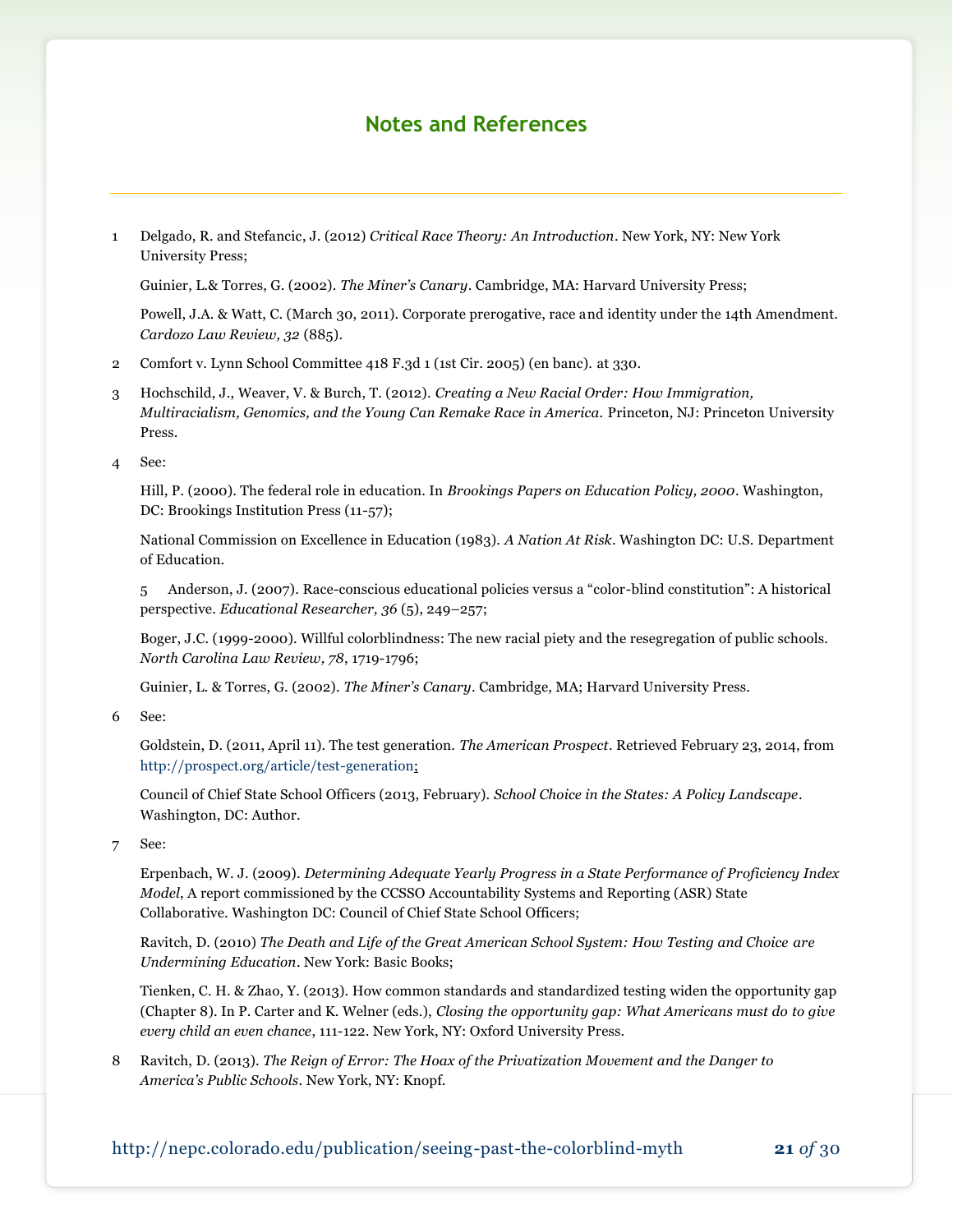9 Delgado, R. and Stefancic, J. (2012) *Critical Race Theory: An Introduction*. New York, NY: New York University Press;

Guinier, L.& Torres, G. (2002). *The Miner's Canary*. Cambridge, MA: Harvard University Press;

Powell, J.A. & Watt, C. (March 30, 2011). Corporate prerogative, race and identity under the 14th Amendment. *Cardozo Law Review, 32* (885).

10 Eaton, S. (2013). *Upstream people: Can Nebraska show a separate, unequal nation a better way?* Cambridge, MA: One Nation Indivisible. Retrieved February 23, 2014, from [http://www.onenationindivisible.org/our-story/upstream-people-can-nebraska-show-a-separate-unequal](http://www.onenationindivisible.org/our-story/upstream-people-can-nebraska-show-a-separate-unequal-nation-a-better-way/#sthash.ExgKF7b9.dpuf)[nation-a-better-way/#sthash.ExgKF7b9.dpuf;](http://www.onenationindivisible.org/our-story/upstream-people-can-nebraska-show-a-separate-unequal-nation-a-better-way/#sthash.ExgKF7b9.dpuf)

Hochschild, J., Weaver, V. & Burch, T. (2012). *Creating a New Racial Order: How Immigration, Multiracialism, Genomics, and the Young Can Remake Race in America*. Princeton, NJ: Princeton University Press;

Roda, A. & Wells, A.S. (2013, February). School choice policies and racial segregation: Where white parents' good intentions, anxiety, and privilege collide. *American Journal of Education, 119* (2), 261-293

Wells, A.S., Holme, J.J., Revilla, A.J., & Atanda, A.K. (2009). *Both Sides Now: The Story of School Desegregation's Graduates*. Berkeley, CA: University of California Press.

- 11 Enten, H.J. (2013, September 10). Bill de Blasio's diverse coalition could clinch contest for New York mayor. *The Guardian.* Retrieved October 15, 2013, from [http://www.theguardian.com/commentisfree/2013/sep/10/bill-deblasio-new-york-mayor.](http://www.theguardian.com/commentisfree/2013/sep/10/bill-deblasio-new-york-mayor)
- 12 Lopez, I.H. (2014). *Dog Whistle Politics: How Coded Racial Appeals have Reinvented Politics and Wrecked the Middle-Class.* New York, NY: Oxford University Press;

Krugman, P. (2005, June 10). Losing our country. *The New York Times,* A23;

Gordon, C. (2012, September). "Racial Inequality." *Inequality.org*. Retrieved February 23, 2014, from [http://inequality.org/racial-inequality/.](http://inequality.org/racial-inequality/)

13 See especially:

Grutter v. Bollinger (02-241) 539 U.S. 306 (2003);

Comfort v. Lynn School Committee 418 F.3d 1 (1st Cir. 2005) (en banc).

14 Anderson, J. (2007). Race-conscious educational policies versus a "color-blind constitution": A historical perspective. *Educational Researcher, 36* (5), 249–257;

Boger, J.C. (1999-2000). Willful colorblindness: The new racial piety and the resegregation of public schools. *North Carolina Law Review, 78*, 1719-1796.

- 15 Lopez, I. H. (2007). "A nation of minorities': Race, ethnicity and reactionary colorblindness. *Stanford Law Review, 59* (4), 985-1064.
- 16 Anderson, J. (2007). Race-conscious educational policies versus a "color-blind constitution": A historical perspective. *Educational Researcher, 36* (5), 249–257.
- 17 Brief of Historians as Amici Curiae in Support of Respondents. Parents Involved in Community Schools v. Seattle School District No. 1 (2006) (No. 05-908 and 05-915).
- 18 Lopez, I. H. (2007). "A nation of minorities': Race, ethnicity and reactionary colorblindness. *Stanford Law Review, 59* (4), 985-1064;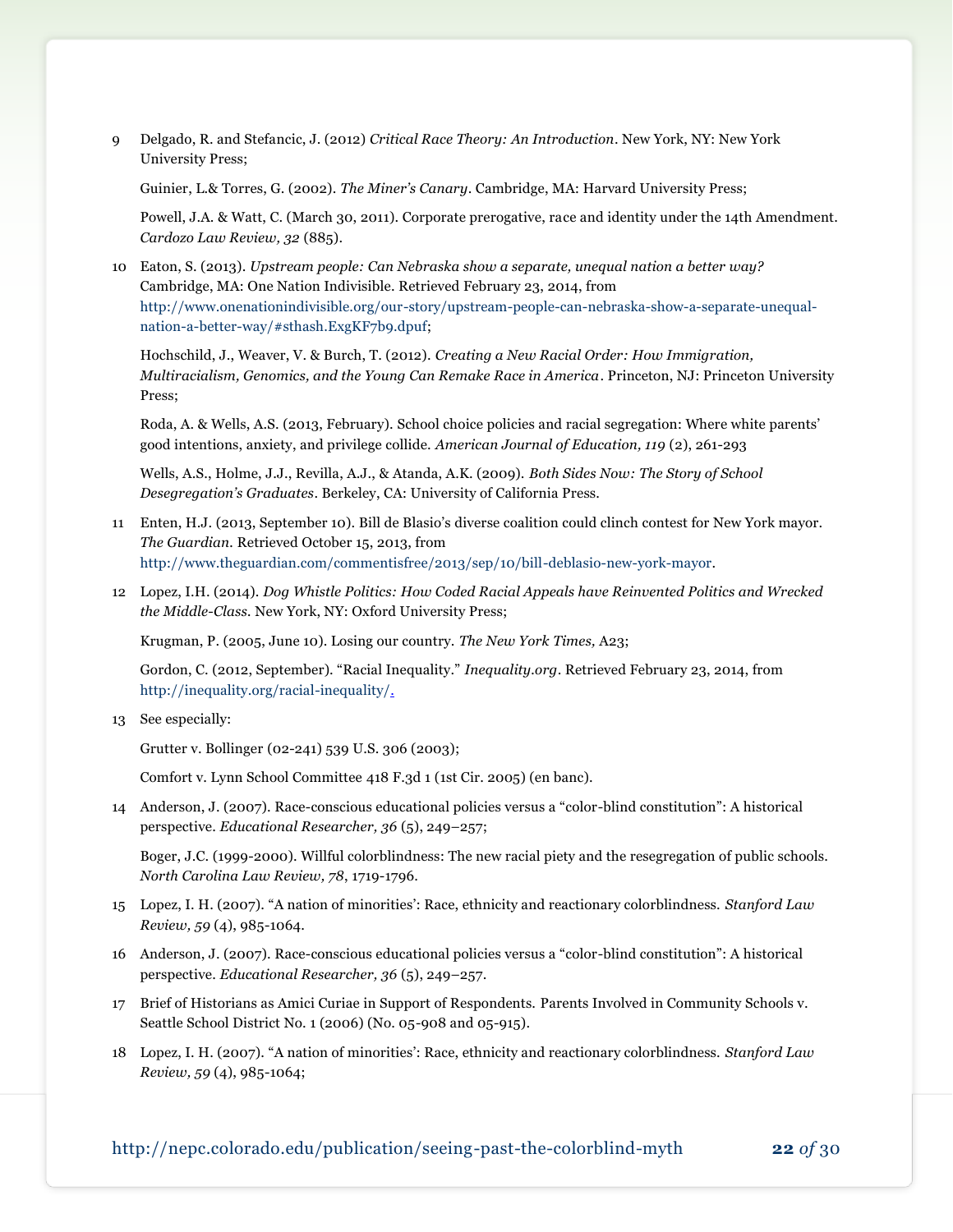Lopez, I.F. (2004). Race and colorblindness after Hernandez and Brown. Paper presented at conference *Race and Human Variation: Setting an Agenda for Future Research and Education*, American Anthropological Association, September 12-14, 2004, Alexandria, Virginia. Retrieved February 23, 2014, from [http://www.understandingrace.org/resources/pdf/myth\\_reality/haneylopez.pdf.](http://www.understandingrace.org/resources/pdf/myth_reality/haneylopez.pdf)

- 19 Brief of Historians as Amici Curiae in Support of Respondents. Parents Involved in Community Schools v. Seattle School District No. 1 (2006) (No. 05-908 and 05-915).
- 20 Brief of Historians as Amici Curiae in Support of Respondents. Parents Involved in Community Schools v. Seattle School District No. 1 (2006) (No. 05-908 and 05-915)
- 21 Lopez, I.F. (2004). Race and colorblindness after Hernandez and Brown, 13 (emphasis added). Paper presented at conference *Race and Human Variation: Setting an Agenda for Future Research and Education*, American Anthropological Association, September 12-14, 2004, Alexandria, Virginia. Retrieved February 23, 2014, from [http://www.understandingrace.org/resources/pdf/myth\\_reality/haneylopez.pdf.](http://www.understandingrace.org/resources/pdf/myth_reality/haneylopez.pdf)
- 22 Parents Involved in Community Schools v. Seattle School District No. 1, 551 U.S. (2007). (Roberts, 40-41; emphasis added).
- 23 Parents Involved in Community Schools v. Seattle School District No. 1, 551 U.S. (2007). (Kennedy, 7-8).
- 24 Parents Involved in Community Schools v. Seattle School District No. 1, 551 U.S. (2007). (Kennedy, 8).
- 25 Parents Involved in Community Schools v. Seattle School District No. 1, 551 U.S. (2007). (Roberts, 18).
- 26 Parents Involved in Community Schools v. Seattle School District No. 1, 551 U.S. (2007). (Breyer, 39).
- 27 Comfort v. Lynn School Committee 418 F.3d 1 (1st Cir. 2005) (en banc).
- 28 Comfort v. Lynn School Committee 418 F.3d 1 (1st Cir. 2005) (en banc). at 329-30.
- 29 Comfort v. Lynn School Committee 418 F.3d 1 (1st Cir. 2005) (en banc). at 330.
- 30 Comfort v. Lynn School Committee 418 F.3d 1 (1st Cir. 2005) (en banc). at 328.
- 31 Weigel, D, (2013, October 9). Beware of gerrymandering denialists. *Slate*. Retrieved February 23, 2014, from [http://www.slate.com/blogs/weigel/2013/10/09/beware\\_of\\_gerrymandering\\_denialists.html.](http://www.slate.com/blogs/weigel/2013/10/09/beware_of_gerrymandering_denialists.html)
- 32 Wells, A.S., Earle, H., Fox, A.L., Warner, M., & Roda, A. (2013, April). *Studying the multiple dimensions of racial segregation and inequality: When mixed-methods research makes the most sense.* Paper presented by Hester Earle and Ashley Lauren Fox at the American Educational Research Association annual meeting, San Francisco, CA.
- 33 Kushner, D. (2010). *Levittown: Two Families, One Tycoon, and the Fight for Civil Rights in America's Legendary Suburb*. New York, NY: Walker & Company.
- 34 Lamb, C.M. (2005) *Housing Segregation in Suburban America Since 1960*. Cambridge, UK: Cambridge University Press;

Lemann, N. (1992) *The Promised Land*. New York, NY: Vintage Books;

Massey, D. S. & Denton, N.A. (1993). *American Apartheid: Segregation in the Making of the Underclass*. Cambridge, MA: Harvard University Press;

Wilkerson, I. (2010). *The Warmth of Other Suns: The Epic Story of America's Great Migration*. New York, NY: Vintage Books.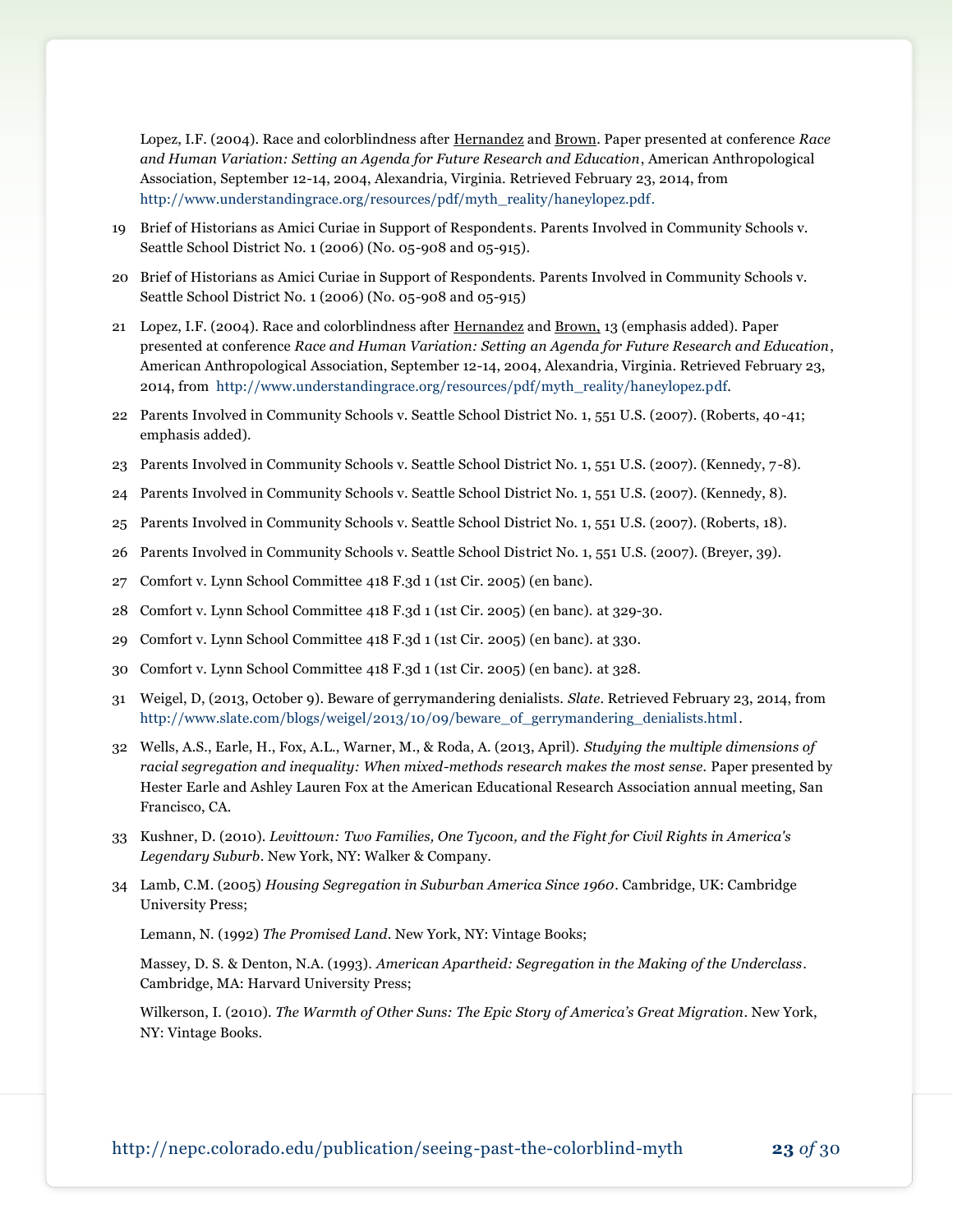35 Engel, K.C. & McCoy, P.A. (2008). From credit denial to predatory lending: The challenge of sustaining minority homeownership. In J. H. Carr and N. K. Kutty (eds), *Segregation: The Rising Costs for America*, 81- 123. New York, NY: Routledge;

Kirp, D. L., Dwyer, J.P., & Rosenthal, L.A. (1997). *Our Town: Race, Housing and the Soul of Suburbia*. New Brunswick, NJ: Rutgers University Press;

Lehe, K. (2010). Cracks in the foundation of federal law: Ameliorating the ongoing mortgage foreclosure crisis through broader predatory lending relief and deterrence. *California Law Review, 98*, 2049;

Rugh, J. S. & Massey, D. (2010, October). Racial segregation and the American foreclosure crisis. *American Sociological Review, 75* (5), 628-651.

36 Bischoff, K. (2008). School district fragmentation and racial residential segregation. *Urban Affairs Review, 44* (2), 182-217;

Lamb, C.M. (2005). *Housing Segregation in Suburban America Since 1960*. Cambridge, UK: Cambridge University Press;

- Low, S. (2003). Behind the gates: Life, security, and the pursuit of happiness in fortress America. In B. M. Nicolaides & A. Wise (eds.), *The Suburban Reader*, 460-467. New York, NY: Routledge.
- 37 Baxandall, R. & Ewen, E. (2000). *Picture Windows: How the Suburbs Happened*. New York, NY: Basic Books;

Freund, D. (2007). *Colored property: State policy and white racial politics in suburban America*. Chicago, IL: University of Chicago Press;

Schneider, W. (1992, July). The suburban century begins: The real meaning of the 1992 election. *The Atlantic Monthly*.

38 Brief of Amici Curiae Housing Scholars and Research and Advocacy Organizations in Support of Respondents. Parents Involved in Community Schools v. Seattle School District No. 1 (October 10, 2006) (No. 05-908 and 05-915);

Satter, B. (2010). *Family Properties: How the Struggle Over Race and Real Estate Transformed Chicago and Urban America*. New York, NY: Picador.

- 39 Farley, R., Schuman, H., Bianchi, S., Colasanto, D., & Hatchett, S. (1978). Chocolate city, vanilla suburbs: Will the trend toward racially separate communities continue? *Social Science Research, 7*, 319–344.
- 40 Hixin, L., Hepler, B.B., & Kim, M.O. (2011, September). *The White Population: 2010*. Washington, DC: U.S. Census Bureau. Retrieved February 23, 2014, from [http://www.census.gov/prod/cen2010/briefs/c2010br-05.pdf;](http://www.census.gov/prod/cen2010/briefs/c2010br-05.pdf)

Portes, A. & Gumbaut, R. G. (2006). *Immigrant America: A portrait*. Berkeley: University of California Press.

41 Ehrenhalt, A. (2012). *The Great Inversion and the Future of the American City*. New York, NY: Vintage Books;

Lees, L., Slatter, T., & Wyly, E. (2008). *Gentrification*. New York, NY: Routledge;

Leinberger, C. B. (March, 2008) The next slum? *The Atlantic Monthly*. Retrieved March 5, 2008, from [http://www.theatlantic.com/doc/200803/subprime.](http://www.theatlantic.com/doc/200803/subprime.%20Retrieved%203/05/08) 

42 Briggs, X. De S. (Ed.). (2005). *The geography of opportunity: Race and housing choice in metropolitan America.* Washington, DC: Brookings Institution Press;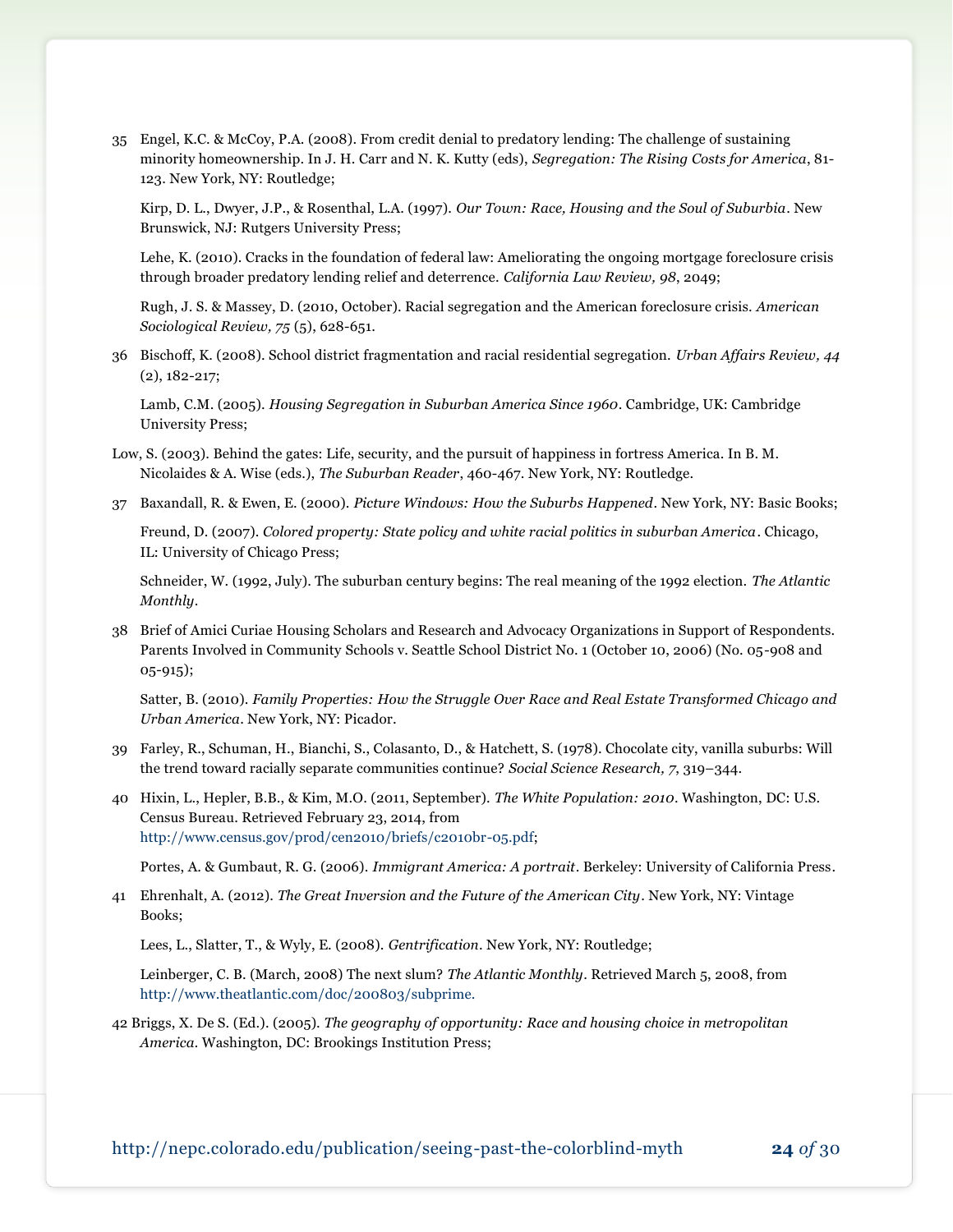Reardon, S. F. & Yun, J. T. (2005). Integrating neighborhoods, segregating schools: The retreat from school desegregation in the South. In J.Boger & G. Orfield (eds.), *School Resegregation: Must the South Turn Back?* Chapel Hill, NC: University of North Carolina Press;

Reardon, S. F., Yun, J. T., & Chmielewski, A.K. (2012). Suburbanization and school segregation. In W.F. Tate (ed.), *Research on Schools, Neighborhoods, and Communities: Toward Civic Responsibility*, 85-102. Lanham, MD: Roman & Littlefield.

- 43 Orfield, M. & Luce, T. (2013) *American Racially Diverse Suburbs: Opportunities and Challenges*. Minneapolis, MN: Institute on Metropolitan Opportunity.
- 44 Reardon, S. F., Yun, J. T., & Chmielewski, A.K. (2012). Suburbanization and school segregation. In W.F. Tate (ed.), *Research on Schools, Neighborhoods, and Communities: Toward Civic Responsibility*, 85-102. Lanham, MD: Roman & Littlefield.
- 45 Brief of Amici Curiae Housing Scholars and Research and Advocacy Organizations in Support of Respondents. Parents Involved in Community Schools v. Seattle School District No. 1 (October 10, 2006) (No. 05-908 and 05-915);

Wells, A.S., Earle, H., Fox, A.L., Warner, M., & Roda, A. (2013, April). *Studying the multiple dimensions of racial segregation and inequality: When mixed-methods research makes the most sense.* Paper presented by Hester Earle and Ashley Lauren Fox at the American Educational Research Association annual meeting, San Francisco, CA.

46 Engel, K.C. & McCoy, P.A. (2008). From credit denial to predatory lending: The challenge of sustaining minority homeownership. In J. H. Carr and N. K. Kutty (eds), *Segregation: The Rising Costs for America*, 81- 123. New York, NY: Routledge;

Brief of Amici Curiae Housing Scholars and Research and Advocacy Organizations in Support of Respondents. Parents Involved in Community Schools v. Seattle School District No. 1 (October 10, 2006) (No. 05-908 and 05-915);

Lehe, K. (2010). Cracks in the foundation of federal law: Ameliorating the ongoing mortgage foreclosure crisis through broader predatory lending relief and deterrence. *California Law Review, 98*, 2049.

- 47 Wells, A.S., Earle, H., Fox, A.L., Warner, M., & Roda, A. (2013, April). *Studying the multiple dimensions of racial segregation and inequality: When mixed-methods research makes the most sense.* Paper presented by Hester Earle and Ashley Lauren Fox at the American Educational Research Association annual meeting, San Francisco, CA.
- 48 Wells, A.S., Baldridge, B, Duran, J., Lofton, R., Roda, A., Warner, M., White, T., & Grzesikowski, C. (2009). *Why Boundaries Matter: A Study of Five Separate and Unequal Long Island School Districts*. New York: Center for Understanding Race and Education (CURE), Teachers College, Columbia University.
- 49 Ladson-Billings, G. (2013). Lack of achievement or loss of opportunity? (Chapter 2). In P. Carter and K. Welner (eds.), *Closing the opportunity gap: What Americans must do to give every child an even chance*, 11- 24. New York, NY: Oxford University Press;

Orfield, G. (2013). Housing segregation produces unequal schools: Causes and solutions (Chapter 4). In P. Carter and K. Welner (eds.), *Closing the opportunity gap: What Americans must do to give every child an even chance*, 40-61. New York, NY: Oxford University Press;

Wells, A.S., Baldridge, B, Duran, J., Lofton, R., Roda, A., Warner, M., White, T., & Grzesikowski, C. (2009). *Why Boundaries Matter: A Study of Five Separate and Unequal Long Island School Districts*. New York: Center for Understanding Race and Education (CURE), Teachers College, Columbia University.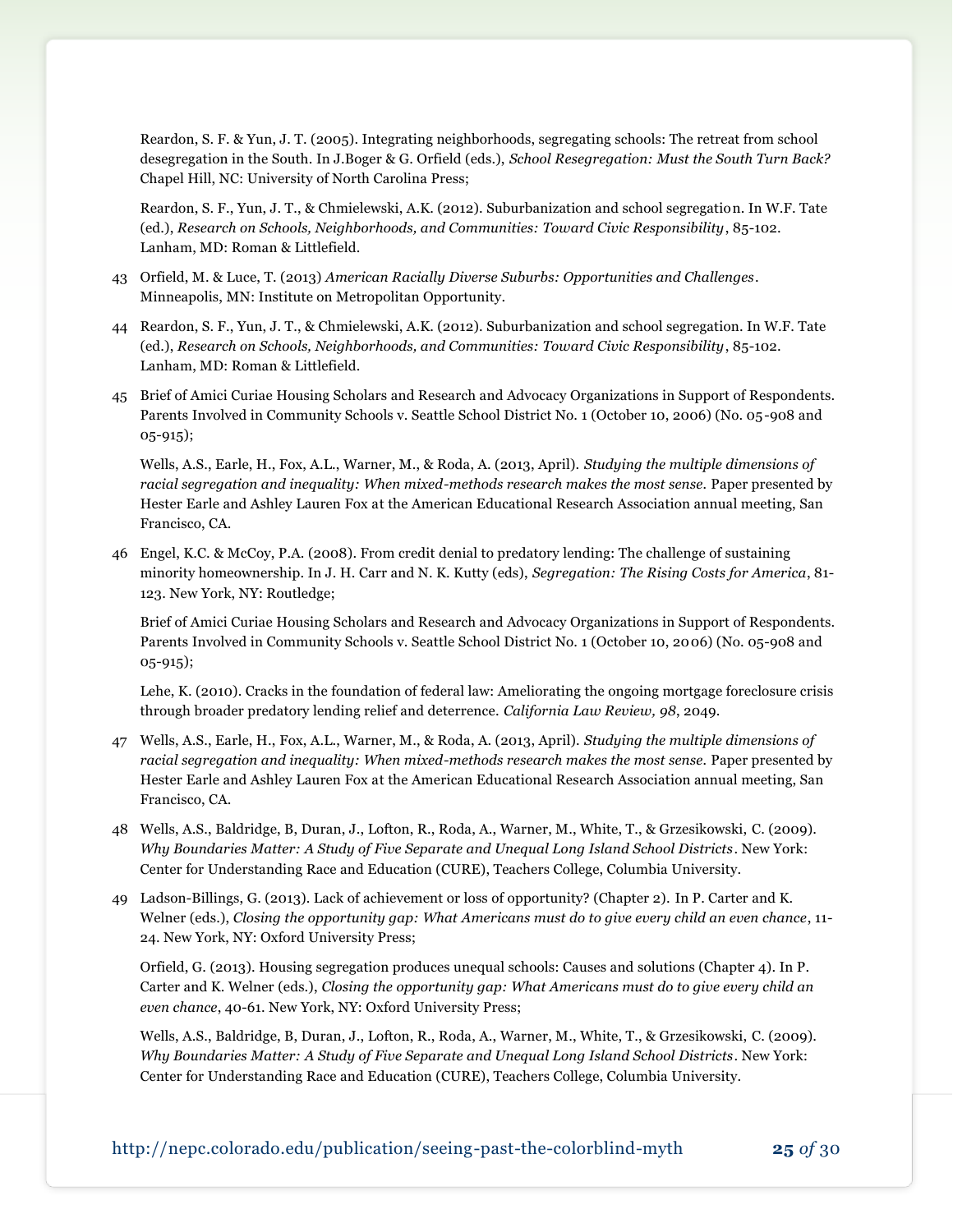50 Clotfelter, C.T. (2004). *After Brown: The Rise and Retreat of School Desegregation*. Princeton: Princeton University Press;

Reardon, S.F., Yun, J.T., & Eitle, T.M. (2000). The changing structure of school segregation: Measurement and evidence of multiracial metropolitan-area school segregation, 1989-1995*. Demography, 37*(3), 351-364;

Wells, A.S., Baldridge, B, Duran, J., Lofton, R., Roda, A., Warner, M., White, T., & Grzesikowski, C. (2009). *Why Boundaries Matter: A Study of Five Separate and Unequal Long Island School Districts*. New York: Center for Understanding Race and Education (CURE), Teachers College, Columbia University.

51 Briggs, X. d. S., Popkin, S.J., & Goering, J. (2010). *Moving to Opportunity: The Story of an Experiment to Fight Ghetto Poverty*. New York, NY: Oxford University Press;

Roberts, S. (2009, August 11). Westchester adds housing to desegregation pact. *The New York Times*, A1. Retrieved February 23, 2014, fro[m http://www.nytimes.com/2009/08/11/nyregion/11settle.html.](http://www.nytimes.com/2009/08/11/nyregion/11settle.html)

- 52 Wells, A.S. (1993). *Time to Choose: America at the Crossroads of School Choice Policy*. New York, NY: Hill & Wang.
- 53 Henig, J. (1994). *Rethinking School Choice: Limits of the Market Metaphor.* Princeton, NJ: Princeton University Press;

Wells, A.S. (1993). *Time to Choose: America at the Crossroads of School Choice Policy*. New York, NY: Hill & Wang.

- 54 Wells, A.S. & Roda, A. (under review) "Colorblindness" and free-market school choice policies: Political rhetoric, educational research, and racial segregation. Paper previously presented at annual meeting of the American Educational Research Association (AERA), 2008, New York, NY.
- 55 Mickelson, R.A., Bottia, M., & Southworth, S. (2012). School choice and segregation by race, ethnicity, class, and achievement. In G. Miron, K. Welner, P. Hinchey, & W. Mathis (eds.), *Exploring the School Choice Universe: Evidence and Recommendations*, 167-192. Charlotte, NC: Information Age Publishing;

Wells, A.S. & Roda, A. (under review) "Colorblindness" and free-market school choice policies: Political rhetoric, educational research, and racial segregation. Paper previously presented at annual meeting of the American Educational Research Association (AERA), 2008, New York, NY.

- 56 Lauder, H., Hughes, D., Watson, S., Waslander, S., Thrupp, M., Strathdee, R., *et al.* (1999). *Trading in Futures: Why Markets in Education Don't Work*. Buckingham, UK: Open University Press;
- Roda, A. & Wells, A.S. (2013, February). School choice policies and racial segregation: Where white parents' good intentions, anxiety, and privilege collide. *American Journal of Education, 119* (2), 261-293.
- 57 Sinkkink, D. & Emerson, M.O. (2007). School choice and racial segregation in US schools: The role of parents' education. *Ethnic and Racial Studies*. *31* (2),267-293;

Wells, A.S. & Holme, J.J. (2005). Marketization in education: Looking back to move forward with a stronger critique." In N. Bascia, A. Cumming, A. Datnow, K. Leithwood, and D. Livingston (eds.), *International Handbook of Educational Policy*. New York, NY: Springer.

58 See:

Lankford, H. & Wyckoff, J. (2000). *The effect of school choice and residential location on the racial segregation of students* (Working Paper). Albany: State University of New York-Albany. Retrieved February 23, 2014, from [http://www.albany.edu/~wyckoff/segpapr14.pdf;](http://www.albany.edu/~wyckoff/segpapr14.pdf)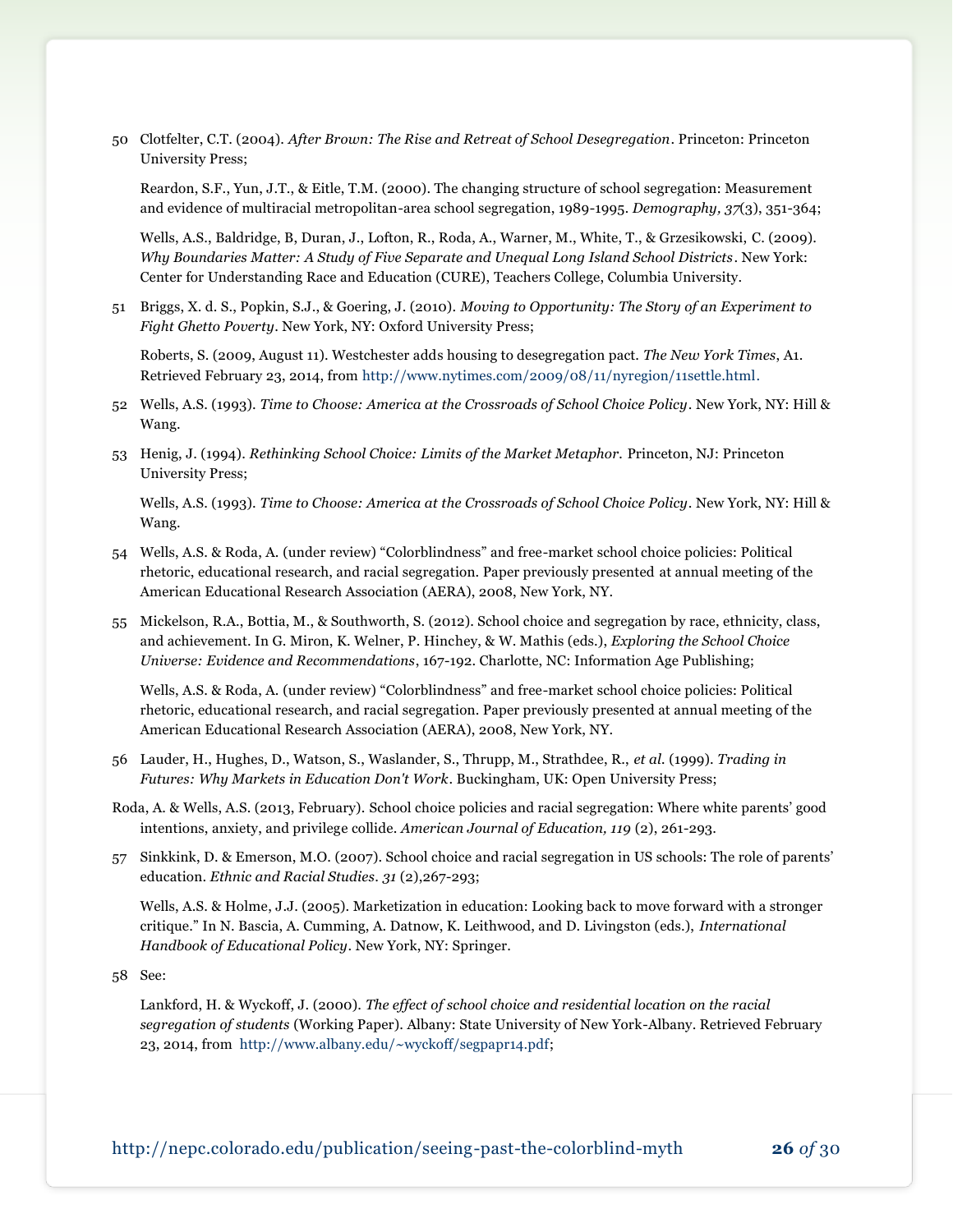Mickelson, R.A., Bottia, M., & Southworth, S. (2012). School choice and segregation by race, ethnicity, class, and achievement. In G. Miron, K. Welner, P. Hinchey & W. Mathis (eds.), *Exploring the School Choice Universe: Evidence and Recommendations*, 167-192. Charlotte, NC: Information Age Publishing;

Sinkkink, D. & Emerson, M.O. (2007). School choice and racial segregation in US schools: The role of parents' education. *Ethnic and Racial Studies*. *31* (2),267-293.

59 See:

Mickelson, R.A., Bottia, M., & Southworth, S. (2012). School choice and segregation by race, ethnicity, class, and achievement. In G. Miron, K. Welner, P. Hinchey & W. Mathis (eds.), *Exploring the School Choice Universe: Evidence and Recommendations*, 167-192. Charlotte, NC: Information Age Publishing.

60 Mickelson, R.A., Bottia, M., & Southworth, S. (2012). School choice and segregation by race, ethnicity, class, and achievement. In G. Miron, K. Welner, P. Hinchey & W. Mathis (eds.), *Exploring the School Choice Universe: Evidence and Recommendations*, 167-192. Charlotte, NC: Information Age Publishing.

See also:

Miron, G., Urschel, J.L., Mathis, W.J., & Tornquist, E. (2010, February). *Schools without diversity: Education management organizations, charter schools, and the demographic stratification of the American school system.* Boulder and Tempe: Education and the Public Interest Center, and Education Policy Research Unit. Retrieved February 23, 2014, fro[m http://nepc.colorado.edu/publication/schools-without-diversity.](http://nepc.colorado.edu/publication/schools-without-diversity)

- 61 Ni, Y. (2007). *School efficiency, social stratification, and school choice: An examination of Michigan's charter school programs* (Dissertation). East Lansing: Michigan State University.
- 62 Bifulco, R. & Ladd, H.F. (2006). School choice, racial segregation, and test-score gaps: Evidence from North Carolina's charter school program. *Journal of Policy Analysis and Management, 26* (1), 31-56.
- 63 Aspen Associates, Inc. (2007, January 30). *Minnesota Voluntary Public School Choice: 2005-2006*(Prepared for the Minnesota Department of Education). Minneapolis, MN: Author;

Dickman, A.M., Kurhajetz, S. A., & Dunk, E.V. (2003, February). *Choosing Integration: Chapter 220 in the Shadow of Open Enrollment*. Milwaukee, WI: The Public Policy Forum;

Institute on Education Law and Policy (2006). *New Jersey's interdistrict public school choice program*. Newark, NJ: Author;

Institute on Metropolitan Opportunity (2013, January). *Open enrollment and racial segregation in the Twin Cities 2000-2010*. Minneapolis, MN: University of Minnesota Law School. Retrieved February 23, 2014, from [http://www.law.umn.edu/uploads/30/c7/30c7d1fd89a6b132c81b36b37a79e9e1/Open-Enrollment-and-](http://www.law.umn.edu/uploads/30/c7/30c7d1fd89a6b132c81b36b37a79e9e1/Open-Enrollment-and-Racial-Segregation-Final.pdf)[Racial-Segregation-Final.pdf;](http://www.law.umn.edu/uploads/30/c7/30c7d1fd89a6b132c81b36b37a79e9e1/Open-Enrollment-and-Racial-Segregation-Final.pdf)

MassInc (2003). *Mapping school choice in Massachusetts: Data and findings 2003*. Boston, MA: Center for Education Research and Policy.

- 64 Holme, J. J. & Wells, A.S. (2008). School choice beyond district borders: Lessons for the reauthorization of NCLB from interdistrict desegregation and open enrollment plans. In R. Kahlenberg (ed.), *Improving on No Child Left Behind*, 139-216. New York, NY: The Century Foundation.
- 65 Wells, A.S. & Roda, A. (under review) "Colorblindness" and free-market school choice policies: Political rhetoric, educational research, and racial segregation. Paper previously presented at annual meeting of the American Educational Research Association (AERA), 2008, New York, NY.
- 66 Kruse, K. M. (2005). *White Flight: Atlanta and the Making of Modern Conservatism*. Princeton, NJ: Princeton University Press.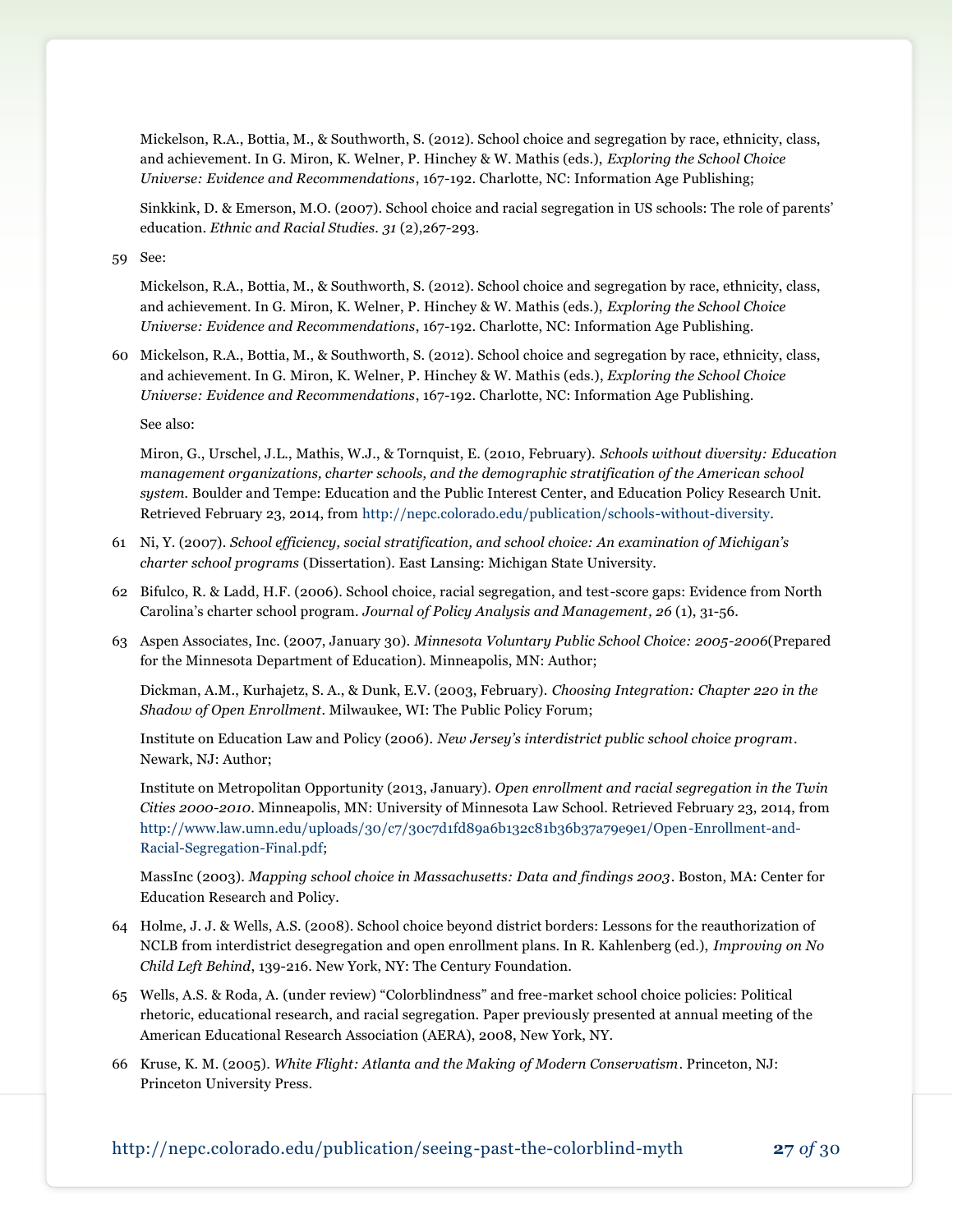- 67 Common Core State Standards Initiative (2012). *Implementing the Common Core State Standards*. Washington DC: Author. Retrieved February 23, 2014, fro[m http://www.corestandards.org.](http://www.corestandards.org/)
- 68 Linn, R. L. (2001, Spring). *Reporting school quality in standards-based accountability systems*(CRESST Policy Brief No. 3). Los Angeles: National Center for Research on Evaluation, Standards and Student Testing.
- 69 Education Week (2004, August 3) Accountability. *Education Week on the Web*. Retrieved February 23, 2014, from [http://www.edweek.org/context/topics/issuespage.cfm?id=49.](http://www.edweek.org/context/topics/issuespage.cfm?id=49)
- 70 Rothstein, R. (2013). Why children from lower socioeconomics classes, on average, have lower academic achievement than middle-class children (Chapter 5). In P. Carter and K. Welner (eds.), *Closing the opportunity gap: What Americans must do to give every child an even chance*, 61-76. New York, NY: Oxford University Press.
- 71 Helms, J.E. (1992). Why is there no study of cultural equivalence in standardized cognitive ability. *American Psychologist, 47* (9), 1083-1109.
- 72 Rothstein, R. (2013). Why children from lower socioeconomics classes, on average, have lower academic achievement than middle-class children (Chapter 5). In P. Carter and K. Welner (eds.), *Closing the opportunity gap: What Americans must do to give every child an even chance*, 61-76. New York, NY: Oxford University Press;

Tienken, C. H. & Zhao, Y. (2013). How common standards and standardized testing widen the opportunity gap (Chapter 8). In P. Carter and K. Welner (eds.), *Closing the opportunity gap: What Americans must do to give every child an even chance*, 111-122. New York, NY: Oxford University Press;

Wells, A.S. & Holme, J.J. (2006). No accountability for diversity: Standardized tests and the demise of racially mixed schools. In J. Boger and G. Orfield (eds.), *Resegregation of the American South*, 187-211. Chapel Hill, NC: University of North Carolina Press.

- 73 Wells, A.S., Holme, J.J., Revilla, A.J., & Atanda, A.K. (2009). *Both Sides Now: The Story of School Desegregation's Graduates*. Berkeley, CA: University of California Press.
- 74 Bartolome, L. (1994). Beyond the methods fetish: Toward a humanizing pedagogy. *Harvard Educational Review, 64* (2), 173-194;

Howard, T. C. (2010). *Why Race and Culture Matters in Schools*. New York, NY: Teachers College Press;

Koretz, D. (2008). *Measuring Up: What Educational Testing Really Tells Us.* Cambridge, MA: Harvard University Press.

- 75 Southern Poverty Law Center (2013) Perspectives for a diverse America. *Teaching Tolerance, 43.* Retrieved February 23, 2014, from [http://www.tolerance.org/magazine/number-43-spring-2013/perspectives.](http://www.tolerance.org/magazine/number-43-spring-2013/perspectives)
- 76 Strauss, V. & Burris, C. (August 12, 2013). How come officials could predict new test score results? *washingtonpost.com*. Retrieved Febuary 23, 2014, from [http://www.washingtonpost.com/blogs/answer-sheet/wp/2013/08/12/how-come-officials-could-predict](http://www.washingtonpost.com/blogs/answer-sheet/wp/2013/08/12/how-come-officials-could-predict-results-on-new-test-scores/)[results-on-new-test-scores/.](http://www.washingtonpost.com/blogs/answer-sheet/wp/2013/08/12/how-come-officials-could-predict-results-on-new-test-scores/)
- 77 Southern Poverty Law Center (2013) Perspectives for a diverse America. *Teaching Tolerance, 43.* Retrieved February 23, 2014, from [http://www.tolerance.org/magazine/number-43-spring-2013/perspectives.](http://www.tolerance.org/magazine/number-43-spring-2013/perspectives)
- 78 Simon, S. (2012, June 12) Parents protest surge in standardized testing. *Reuters* (U.S. edition). Retrieved February 23, 2014, from

[http://www.reuters.com/article/2012/06/12/us-usa-education-testing-idUSBRE85B0EO20120612;](http://www.reuters.com/article/2012/06/12/us-usa-education-testing-idUSBRE85B0EO20120612)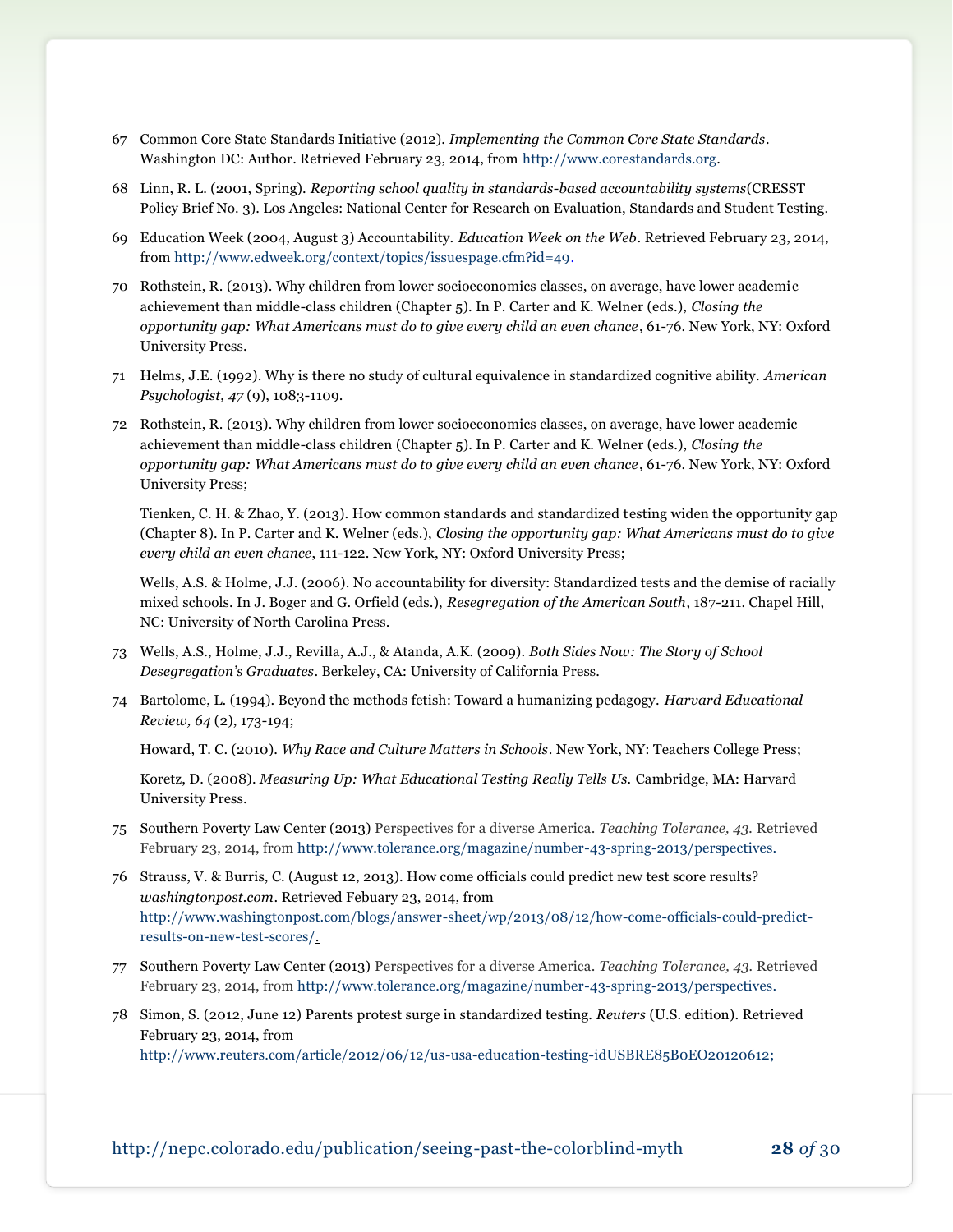Toppo, G. (2013, Feb 1). Growing number of educators boycott standardized tests. *USA Today.* Retrieved February 23. 2014, from

[http://www.usatoday.com/story/news/nation/2013/01/31/seattle-teachers-boycott-standardized](http://www.usatoday.com/story/news/nation/2013/01/31/seattle-teachers-boycott-standardized-tests/1878475/)[tests/1878475/.](http://www.usatoday.com/story/news/nation/2013/01/31/seattle-teachers-boycott-standardized-tests/1878475/)

79 Hochschild, J., Weaver, V. & Burch, T. (2012). *Creating a New Racial Order: How Immigration, Multiracialism, Genomics, and the Young Can Remake Race in America.* Princeton, NJ: Princeton University Press;

Krysan, M. (2000). Prejudice, politics and public opinion: Understanding the sources of racial policy attitudes. *Annual Review of Sociology, 26*, 135–168;

Schuman, H., Steeh, G., Bobo, L. & Krysan, L. (1997). *Racial attitudes in America: Trends and interpretations* (Rev. ed.). Cambridge, MA: Harvard University Press.

80 Bader, M. D. (2008). *Redevelopment and the Rustbelt: Race, Class and the Consideration of Redeveloped Neighborhoods*. Ann Arbor, MI: Population Studies Center , University of Michigan;

Boterman, W.R., Karsten, L., Musterd, S. (2010).Gentrifiers settling down? Patterns and trends of residential location of middle class families in Amsterdam. Housing Studies, *25* (5), 693-714;

[Cucchiara,](http://aer.sagepub.com/search?author1=Maia+Bloomfield+Cucchiara&sortspec=date&submit=Submit) M. and Horvat, E. (2009). Perils and promises: Middle-class parental involvement in urban schools. *American Educational Research Journal, 46* (4), 974-1004;

Frankenberg, E. & Jacobsen, R. (2011).The Polls- Trends: School integration polls. *Public Opinion Quarterly, 75*(4), 788-811;

Karsten, Lia. (2003). Family gentrifiers: Challenging the city as a place simultaneously to build a career and to raise children*. Urban Studies, 40*(12), 2573-2584;

Smith, W. (1982). White attitudes toward school desegregation, 1954-1980: An update on continuing trends. *The Pacific Sociological Review, 25*(1), 3-25;

Wells, A.S., Holme, J.J., Revilla, A.J., & Atanda, A.K. (2009). *Both Sides Now: The Story of School Desegregation's Graduates*. Berkeley, CA: University of California Press.

81 Eaton, S. (2001). *The Other Boston Busing Story: What is Won and Lost Across the Boundary Line*. New Haven, CT: Yale University Press;

Wells, A.S., Duran, J., & White, T. (2008). Refusing to leave desegregation behind: From graduates of racially diverse schools to the Supreme Court. *Teachers College Record, 110* (12), 2532-2570;

Wells, A.S., Holme, J.J., Revilla, A.J., & Atanda, A.K. (2009). *Both Sides Now: The Story of School Desegregation's Graduates*. Berkeley, CA: University of California Press.

- 82 Lander, C. (2008). *The Stuff White People Like: A Definitive Guide to the Unique Taste of Millions*. New York, NY: Random House.
- 83 Bonilla-Silva, E. (2010). *Racism without Racists: Color-Blind Racism and Racial Inequality in Contemporary America*. Lanham, MD: Roman and Littlefield.

Krysan, M. (2000). Prejudice, politics and public opinion: Understanding the sources of racial policy attitudes. *Annual Review of Sociology, 26*, 135–168.

84 Hochschild, J., Weaver, V. & Burch, T. (2012). *Creating a New Racial Order: How Immigration, Multiracialism, Genomics, and the Young Can Remake Race in America.* Princeton, NJ: Princeton University Press.